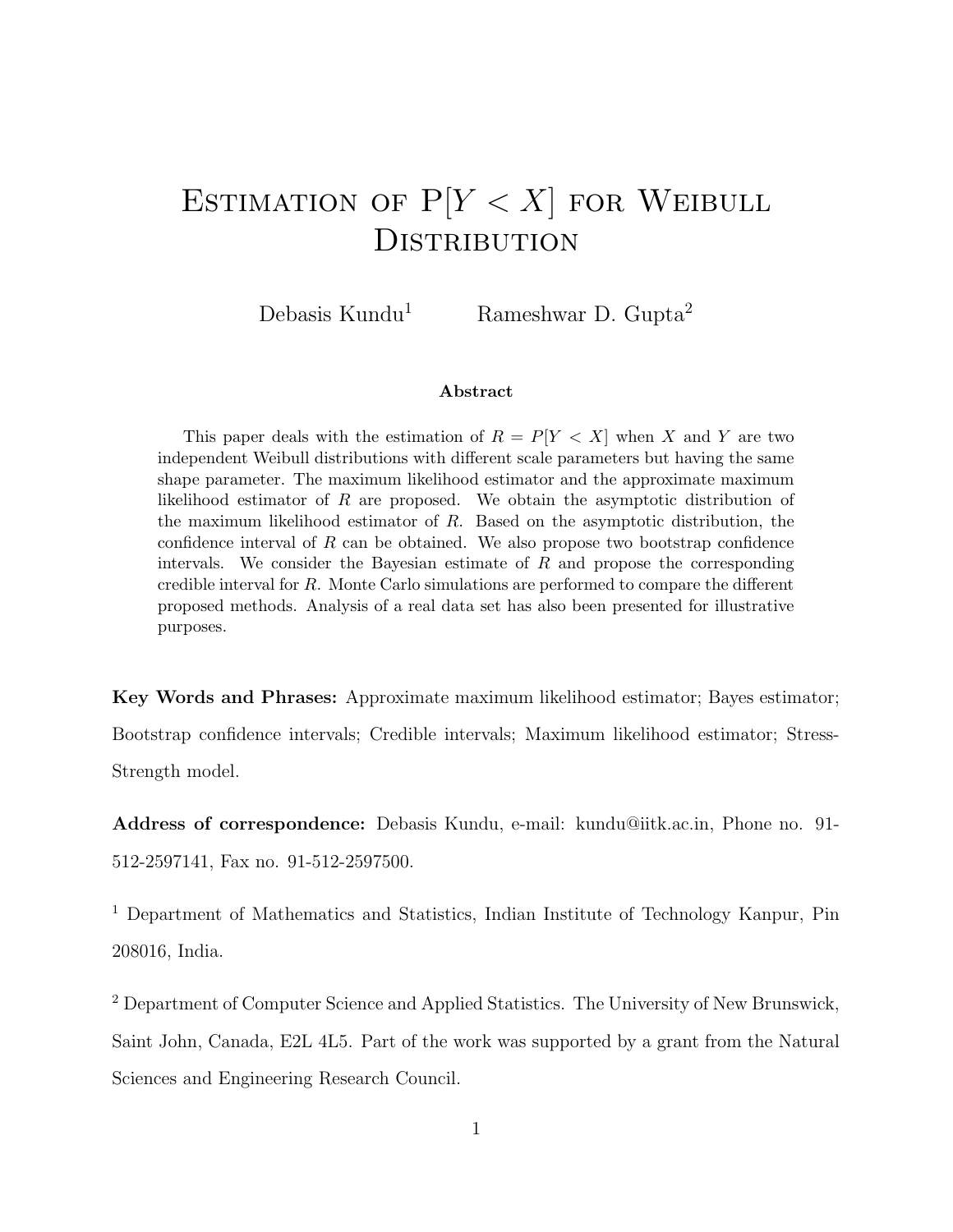#### 1 INTRODUCTION

In this paper we consider the problem of estimating reliability in the stress strength setting when the strength of a unit or a system,  $X$ , has a cumulative distribution function (CDF)  $F_1(x)$  and the ultimate stress to which it is subjected, Y has CDF  $F_2(y)$ . The main aim of this paper is to focus on the inference on  $R = P(X > Y)$ , where X and Y are independent Weibull distributions with the same shape parameter  $\alpha$  but different scale parameters  $\theta_1$  and  $\theta_2$  respectively.

Note that the estimation of R is very common in the statistical literature. For example, if X is the strength of a system which is subjected to a stress Y, then R is a measure of system performance and arises in the context of mechanical reliability of a system. The system fails if and only if at any time the applied stress is greater than its strength. This particular problem was considered by McCool [23], but the treatment was not complete. He mainly obtained the MLE of a particular transformation of  $R$  and obtained its confidence interval. It may be mentioned that related problems have been widely used in the statistical literature. The maximum likelihood estimator (MLE) of  $R$  when  $X$  and  $Y$  have bivariate exponential distribution has been considered by Awad *et al.* [3]. Church and Harris [7], Downtown [12], Govidarajulu [17], Woodward and Kelley [32] and Owen, Cresswell and Hanson [24] considered the estimation of R when X and Y are normally distributed. Similar problem for multivariate normal distribution has been considered by Gupta and Gupta [18]. Kelley, Kelley and Schucany [20], Sathe and Shah [27], Tong [30, 31] considered the problem of estimating  $R$  when  $X$  and  $Y$  are independent exponential random variables. Constantine and Kerson [9] considered the estimation of R when X and Y are independent gamma random variables. Ahmad, Fakhry and Jaheen [2] and Surles and Padgett [29, 28] considered the estimation of R when X and Y are Burr type X random variables. Recently, Kundu and Gupta [22] and Raqab and Kundu [26] considered this problem when X and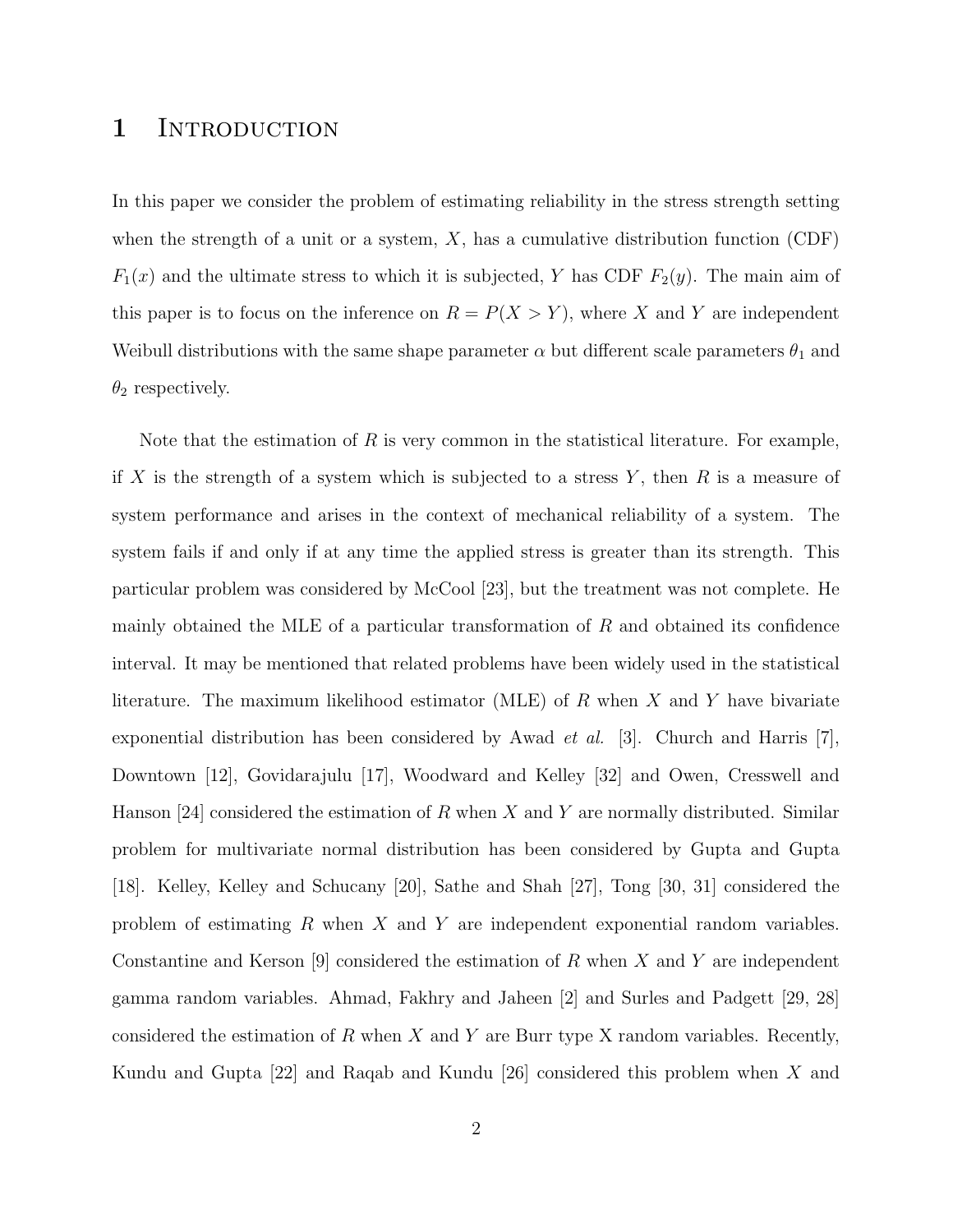Y are generalized exponential distributions and Burr type X distributions respectively. A comprehensive treatment of the different stress strength models can be found in the recent monograph of Kotz, Lumelskii and Pensky [21]

In this paper we obtain the MLE of R and it is observed that the MLE can be obtained by solving a non-linear equation. We propose a simple iterative scheme to find the MLE of R. Since the MLE can be obtained by using an iterative procedure, it needs an initial guess value to start the iterative process. To avoid this, we propose an approximate maximum likelihood estimator (AMLE) of  $R$ , which can be obtained without any iterative process. We obtain the asymptotic distribution of the MLE of  $R$  and based on the asymptotic distribution, we construct the asymptotic confidence interval of  $R$ . We also recommend two bootstrap confidence intervals of R. Bayes estimator of R and the corresponding credible interval using Gibbs sampling technique have been proposed. Different methods have been compared using Monte Carlo simulations and one data set has been used for illustrative purposes.

We use the following notation. Weibull distribution with the shape parameter  $\alpha$  and scale parameter  $\theta$  will be denoted by  $WE(\alpha, \theta)$  and the corresponding density function  $f(x; \alpha, \theta)$ , for  $\alpha > 0$  and  $\theta > 0$ , is as follows;

$$
f(x; \alpha, \theta) = \frac{\alpha}{\theta} x^{\alpha - 1} e^{-\frac{x^{\alpha}}{\theta}}; \qquad x > 0.
$$
 (1)

Moreover, the gamma density function with the shape and scale parameters  $a$  and  $b$  respectively will be denoted by  $GA(a, b)$  and the corresponding density function,  $f_{GA}(x; a, b)$ , for  $a, b > 0$  is

$$
f_{GA}(x;a,b) = \frac{b^a}{\Gamma(a)} x^{a-1} e^{-bx}; \qquad x > 0.
$$
 (2)

If X follows  $GA(a, b)$ , then  $1/X$  follows inverse gamma and it will be denoted as  $IG(a, b)$ .

The rest of the paper is organized as follows. In section 2, we derive the MLE of R. It is observed that the MLE can be obtained using an iterative procedure. In section 3,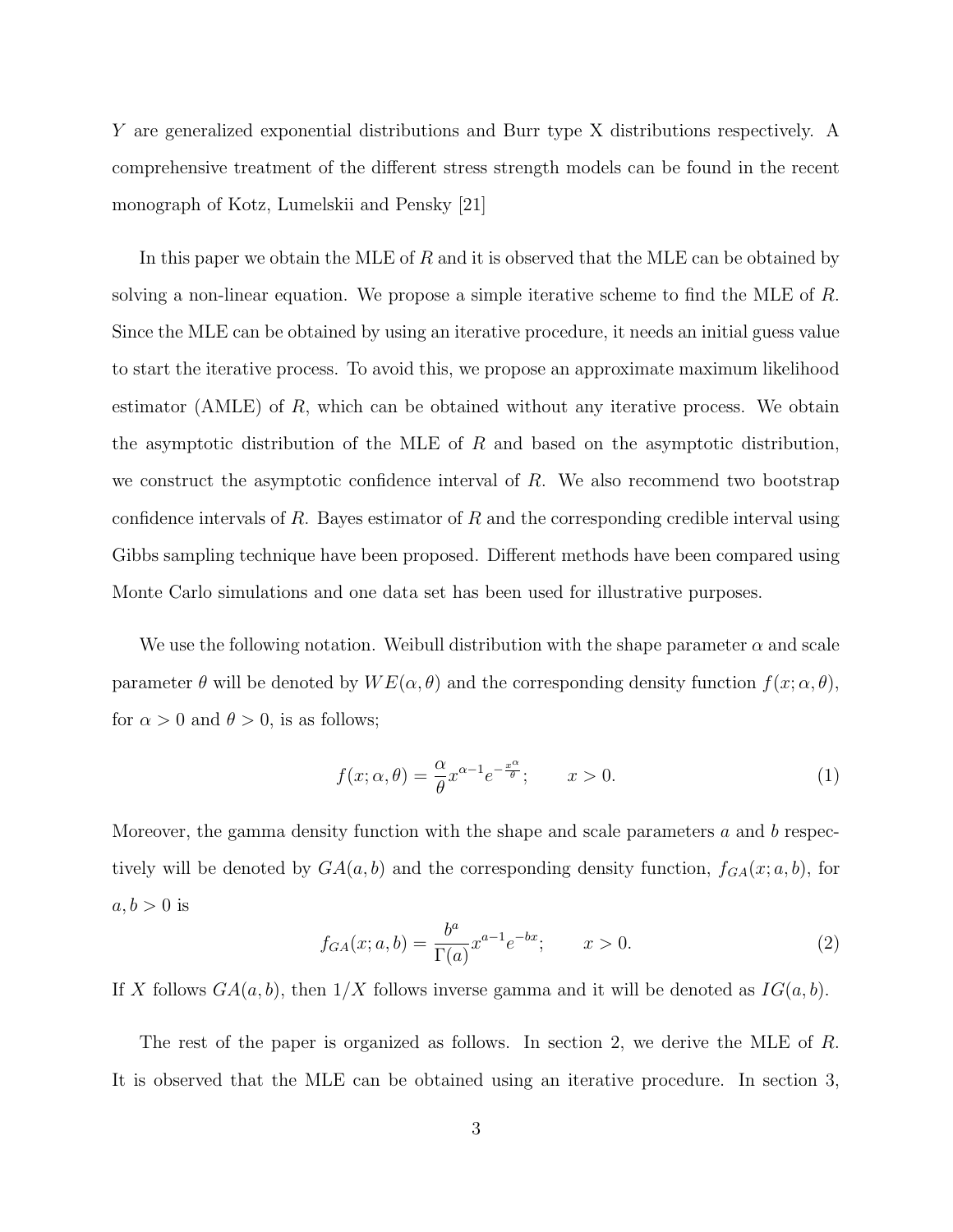we propose an AMLE of  $R$ , which can be obtained explicitly. Different confidence intervals are presented in section 4. Bayesian solutions are presented in section 5. Different proposed methods are compared using Monte Carlo simulation and the results are presented in section 6. One data analysis has been carried out in section 7 and finally the conclusion appears in section 8.

### 2 MAXIMUM LIKELIHOOD ESTIMATOR OF R

Suppose X and Y follow  $WE(\alpha, \theta_1)$  and  $WE(\alpha, \theta_2)$  respectively and they are independent. Then it can be easily seen (see McCool [23]) that

$$
R = P(Y < X) = \frac{\theta_1}{\theta_1 + \theta_2}.\tag{3}
$$

Now to compute the MLE of R, we need to compute the MLE of  $\theta_1$  and  $\theta_2$ . We will see later that to compute the MLEs of  $\theta_1$  and  $\theta_2$ , we need to compute the MLE of  $\alpha$  also. Suppose  $X_1, \ldots, X_n$  is a random sample from  $WE(\alpha, \theta_1)$  and  $Y_1, \ldots, Y_m$  is a random sample from  $WE(\alpha, \theta_2)$ , then the log-likelihood function of the observed sample is

$$
L(\alpha, \theta_1, \theta_2) = (m+n)\ln \alpha - n \ln \theta_1 - m \ln \theta_2 + (\alpha - 1) \left[ \sum_{i=1}^n \ln x_i + \sum_{j=1}^m \ln y_j \right] - \frac{1}{\theta_1} \sum_{i=1}^n x_i^{\alpha} - \frac{1}{\theta_2} \sum_{j=1}^m y_j^{\alpha}.
$$
\n(4)

The MLEs of  $\alpha$ ,  $\theta_1$  and  $\theta_2$ , say  $\hat{\alpha}_1$ ,  $\hat{\theta}_1$  and  $\hat{\theta}_2$  respectively can be obtained as the solutions of

$$
\frac{\partial L}{\partial \alpha} = \frac{m+n}{\alpha} + \sum_{i=1}^{n} \ln x_i + \sum_{j=1}^{m} \ln y_j - \frac{1}{\theta_1} \sum_{i=1}^{n} x_i^{\alpha} \ln x_i - \frac{1}{\theta_2} \sum_{j=1}^{m} y_j^{\alpha} \ln y_j = 0, \quad (5)
$$

$$
\frac{\partial L}{\partial \theta_1} = -\frac{n}{\theta_1} + \frac{1}{\theta_1^2} \sum_{i=1}^n x_i^{\alpha} = 0,
$$
\n(6)

$$
\frac{\partial L}{\partial \theta_2} = -\frac{m}{\theta_2} + \frac{1}{\theta_2^2} \sum_{j=1}^m y_j^\alpha = 0.
$$
\n(7)

From (6) and (7) we obtain

$$
\hat{\theta}_1(\alpha) = \frac{1}{n} \sum_{i=1}^n x_i^{\alpha} \quad \text{and} \quad \hat{\theta}_2(\alpha) = \frac{1}{m} \sum_{j=1}^m y_j^{\alpha}.
$$
 (8)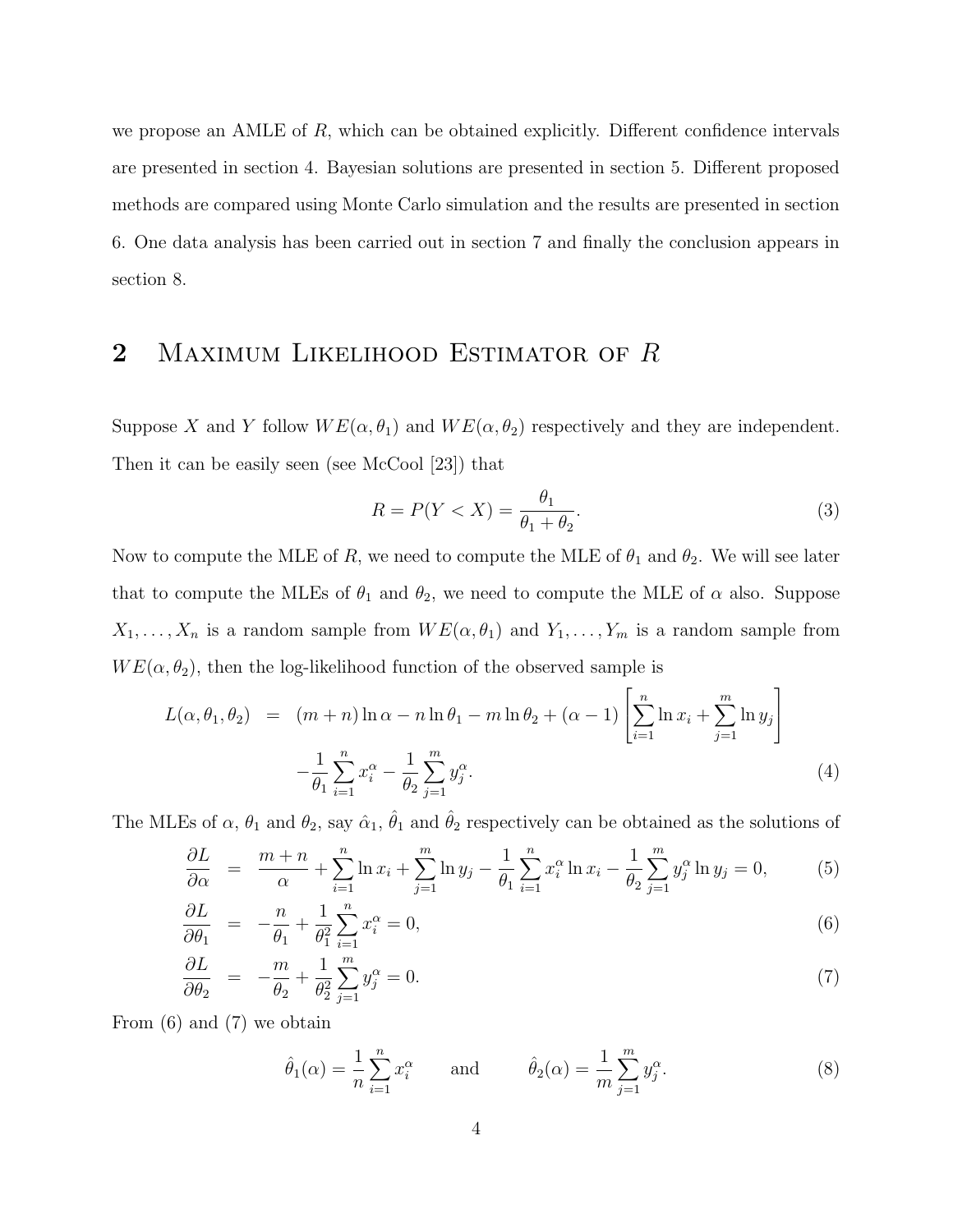Putting the values of  $\hat{\theta}_1(\alpha)$  and  $\hat{\theta}_2(\alpha)$  in (5), we obtain

$$
\frac{m+n}{\alpha} + \frac{1}{\alpha} \left[ \sum_{i=1}^{n} \ln x_i^{\alpha} + \sum_{j=1}^{m} \ln y_j^{\alpha} \right] - \frac{\sum_{i=1}^{n} x_i^{\alpha} \ln x_i}{\frac{1}{n} \sum_{k=1}^{n} x_k^{\alpha}} - \frac{\sum_{j=1}^{m} y_j^{\alpha} \ln y_j}{\frac{1}{m} \sum_{k=1}^{m} y_k^{\alpha}} = 0.
$$
 (9)

Therefore,  $\hat{\alpha}$  can be obtained as a solution of the non-linear equation of the form

$$
h(\alpha) = \alpha,\tag{10}
$$

where

$$
h(\alpha) = \frac{m + n + \sum_{i=1}^{n} \ln x_i^{\alpha} + \sum_{j=1}^{m} \ln y_j^{\alpha}}{\frac{\sum_{i=1}^{n} x_i^{\alpha} \ln x_i}{\frac{1}{n} \sum_{k=1}^{n} x_k^{\alpha}} + \frac{\sum_{j=1}^{m} y_j^{\alpha} \ln y_j}{\frac{1}{m} \sum_{k=1}^{m} y_k^{\alpha}}}
$$
(11)

Since  $\hat{\alpha}$  is a fixed point solution of the non-linear equation (10), therefore, it can be obtained by using a simple iterative procedure as follows;

$$
h(\alpha_{(j)}) = \alpha_{(j+1)},\tag{12}
$$

where  $\alpha_{(j)}$  is the j-th iterate of  $\hat{\alpha}$ . The iterative procedure should be stopped when the absolute difference between  $\alpha_{(j)}$  and  $\alpha_{(j+1)}$  is sufficiently small. Note that the iterative process (12) is not the only iterative process for estimating  $\alpha$ . Since the profile log-likelihood function of  $\alpha$ , *i.e.*,  $L(\alpha, \hat{\theta}_1(\alpha), \hat{\theta}_2(\alpha))$  is a unimodal concave function of  $\alpha$ , therefore finding  $\hat{\alpha}$  is not a very difficult problem. Most of the iterative process should work well.

Once we obtain  $\hat{\alpha}$ , the scale parameters  $\hat{\theta}_1$  and  $\hat{\theta}_2$  can be obtained from (8) as  $\hat{\theta}_1(\hat{\alpha})$  and  $\hat{\theta}_2(\hat{\alpha})$  respectively. The MLE of R becomes

$$
\hat{R} = \frac{\frac{1}{n}\sum_{i=1}^{n}x_i^{\hat{\alpha}}}{\frac{1}{n}\sum_{i=1}^{n}x_i^{\hat{\alpha}} + \frac{1}{m}\sum_{j=1}^{m}y_j^{\hat{\alpha}}}.
$$
\n(13)

#### 3 Approximate Maximum Likelihood Estimator of R

In the previous section, we propose the MLE of  $R$  and it is observed that the MLE of  $R$  can be obtained by an iterative procedure. In this section, we propose an estimator of  $R$  which can be obtained with out any iterative technique.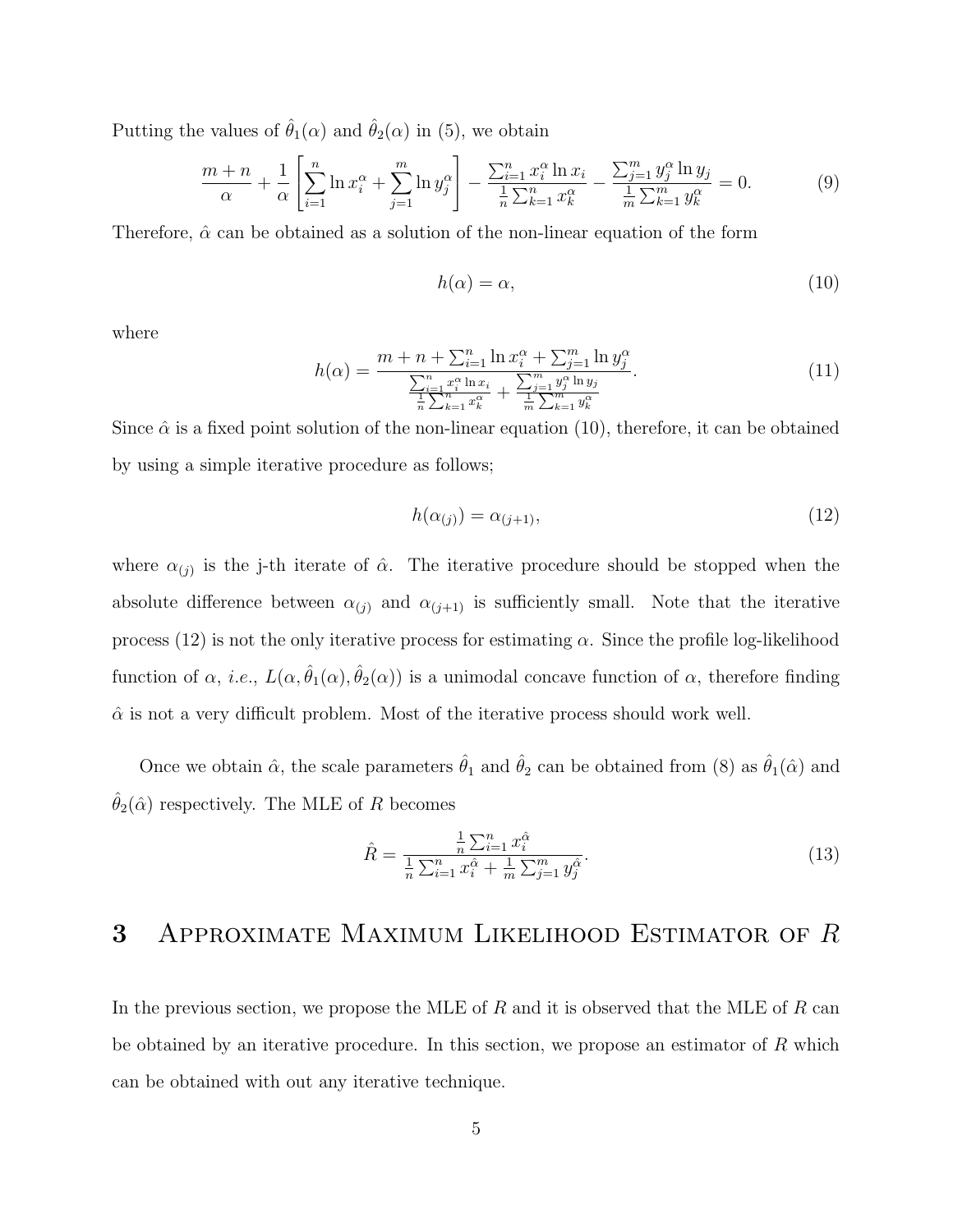It is known that if the random variable U has a Weibull distribution, with the shape and scale parameters as  $\alpha$  and  $\theta$  respectively, *i.e.* the PDF of U is given by (1), then  $V = \ln U$ , has the extreme value distribution with PDF as

$$
f_V(x; \mu, \sigma) = \frac{1}{\sigma} e^{\left\{ \frac{x-\mu}{\sigma} - e^{\frac{x-\mu}{\sigma}} \right\}}, \qquad -\infty < x < \infty,\tag{14}
$$

where  $\mu = \frac{1}{\alpha}$  $\frac{1}{\alpha} \ln \theta$  and  $\sigma = \frac{1}{\alpha}$  $\frac{1}{\alpha}$ . The density function as described by (14) is known as the density function of an extreme value distribution, with location and scale parameters as  $\mu$ and  $\sigma$  respectively.

Note that (1) and (14) are equivalent models in the sense, the procedures developed under one model can be easily used for the other model also. Although they are equivalent models, sometimes it is easier to work with the model (14) than (1), because in the model (14), the two parameters  $\mu$  and  $\sigma$  appear as the location and scale parameters respectively. For  $\mu = 0$  and  $\sigma = 1$ , the model (14) is known as the standard extreme value distribution and it has the following probability density function;

$$
f_W(w; 0, 1) = e^{w - e^w}; \quad -\infty < w < \infty. \tag{15}
$$

We use the following notation for this subsection.  $X_{1:n} < \ldots < X_{n:n}$  and  $Y_{1:m} < \ldots < Y_{m:m}$ are the ordered  $X_i$ 's and  $Y_i$ 's respectively.  $U_{i:n} = \ln X_{i:n}$ ,  $V_{i:m} = \ln Y_{i:m}$ ,  $\mu_1 = \frac{1}{\alpha}$  $\frac{1}{\alpha} \ln \theta_1$ ,  $\mu_2 = \frac{1}{\alpha}$  $\frac{1}{\alpha} \ln \theta_2, \ \sigma = \frac{1}{\alpha}$  $\frac{1}{\alpha}$ ,  $a_{i:n} = \frac{U_{i:n} - \mu_1}{\sigma}$  $\frac{1-\mu_1}{\sigma},\, b_{i:m}=\frac{V_{i:m}-\mu_2}{\sigma}$  $\frac{\partial u^{-\mu_2}}{\partial}$ .

The log-likelihood function of the observed data  $U_{1:n} < \ldots < U_{n:n}$  and  $V_{1:m} < \ldots < V_{m:m}$ without the constant is

$$
L(\mu_1, \mu_2, \sigma) = -(m+n)\ln \sigma + \sum_{i=1}^n \ln g(a_{i:n}) + \sum_{i=1}^m \ln g(b_{i:m}), \qquad (16)
$$

where  $g(x) = e^{x-e^x}$ . Taking derivatives of (16) with respect to  $\mu_1$ ,  $\mu_2$  and  $\sigma$  we obtain the normal equations as;

$$
\frac{\partial L}{\partial \mu_1} = -\frac{1}{\sigma} \sum_{i=1}^n \frac{g'(a_{i:n})}{g(a_{i:n})} = 0,
$$
\n(17)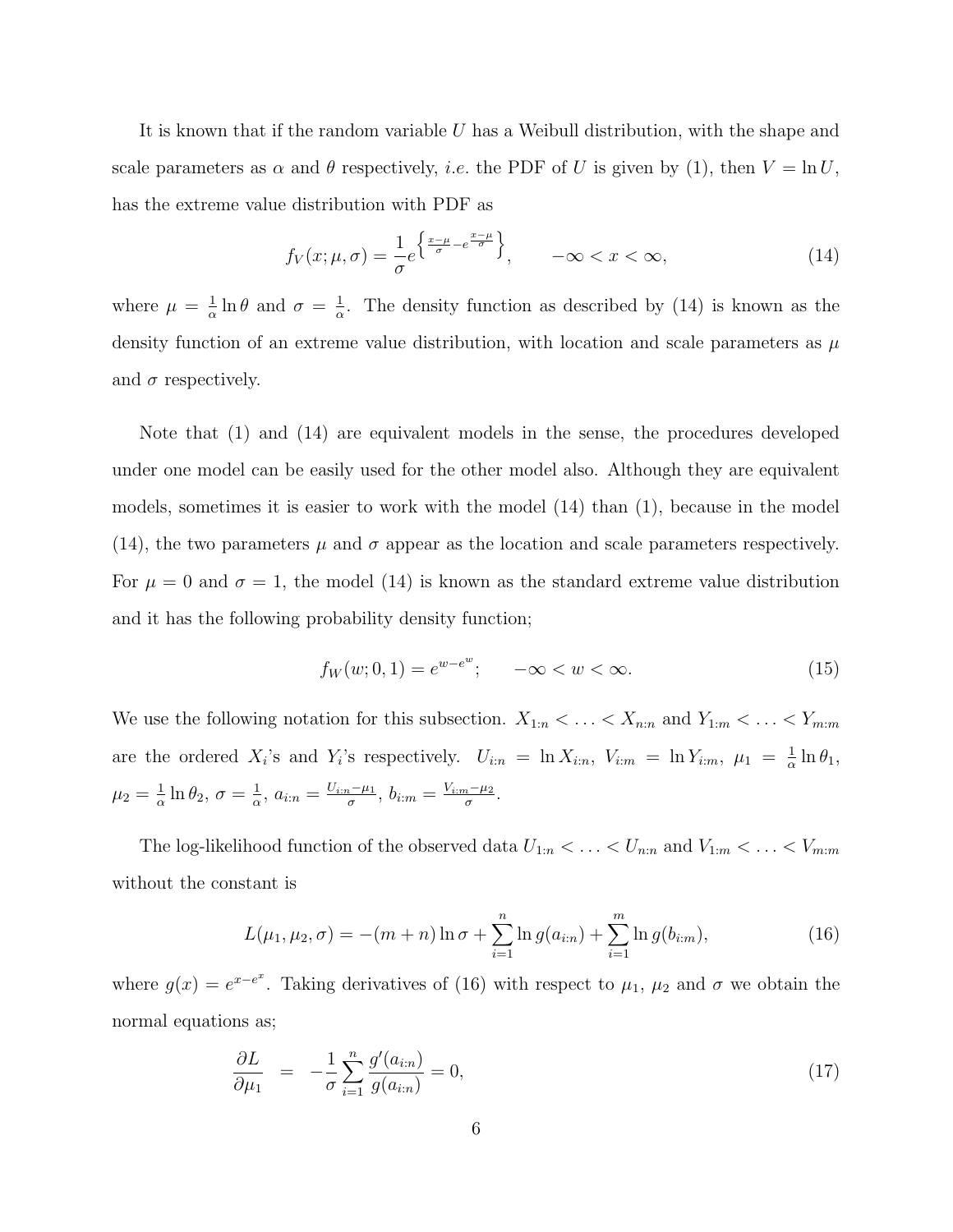$$
\frac{\partial L}{\partial \mu_2} = -\frac{1}{\sigma} \sum_{i=1}^m \frac{g'(b_{i:m})}{g(b_{i:m})} = 0,
$$
\n(18)

$$
\frac{\partial L}{\partial \sigma} = -\frac{m+n}{\sigma} - \frac{1}{\sigma} \sum_{i=1}^{n} \frac{g'(a_{i:n})}{g(a_{i:n})} a_{i:n} - \frac{1}{\sigma} \sum_{i=1}^{m} \frac{g'(b_{i:m})}{g(b_{i:m})} b_{i:m} = 0.
$$
\n(19)

Expanding  $\frac{g'(a_{i:n})}{g(a)}$  $\frac{g'(a_{i:n})}{g(a_{i:n})}$  and  $\frac{g'(b_{i:m})}{g(b_{i:m})}$  $\frac{g'(b_{i:m})}{g(b_{i:m})}$  in Taylor series around the points  $G^{-1}(p_i) = \ln(-\ln q_i) = c_i$ (say) and  $G^{-1}(\bar{p}_i) = \ln(-\ln \bar{q}_i) = d_i$  (say) respectively, where  $G^{-1}(x) = 1 - e^{-e^x}$ ,  $p_i = \frac{i}{n+1}$ ,  $q_i = 1 - p_i$ ,  $\bar{p}_i = \frac{i}{m+1}$ ,  $\bar{q}_i = 1 - \bar{p}_i$ . See for reasoning David [10] and Arnold and Balakrishnan [1].

Note that

$$
\frac{g'(a_{i:n})}{g(a_{i:n})} \approx \alpha_i - \beta_i a_{i:n}, \quad i = 1, ..., n,
$$
  

$$
\frac{g'(b_{i:n})}{g(b_{i:n})} \approx \bar{\alpha}_i - \bar{\beta}_i b_{i:n}, \quad i = 1, ..., m,
$$

where

$$
\alpha_{i} = \frac{g'(c_{i})}{g(c_{i})} - c_{i} \left[ \frac{g''(c_{i})}{g(c_{i})} - \left( \frac{g'(c_{i})}{g(c_{i})} \right)^{2} \right] = 1 + \ln q_{i} (1 - \ln(-\ln q_{i})),
$$
  
\n
$$
\beta_{i} = \left[ \left( \frac{g'(c_{i})}{g(c_{i})} \right)^{2} - \frac{g''(c_{i})}{g(c_{i})} \right] = -\ln q_{i},
$$
  
\n
$$
\bar{\alpha}_{i} = \frac{g'(d_{i})}{g(d_{i})} - d_{i} \left[ \frac{g''(d_{i})}{g(d_{i})} - \left( \frac{g'(d_{i})}{g(d_{i})} \right)^{2} \right] = 1 + \ln \bar{q}_{i} (1 - \ln(-\ln \bar{q}_{i})),
$$
  
\n
$$
\bar{\beta}_{i} = \left[ \left( \frac{g'(d_{i})}{g(d_{i})} \right)^{2} - \frac{g''(d_{i})}{g(d_{i})} \right] = -\ln \bar{q}_{i}.
$$

Therefore, (17), (18) and (19) can be approximated as

$$
\frac{\partial L}{\partial \mu_1} \approx \frac{\partial L^*}{\partial \mu_1} = -\frac{1}{\sigma} \sum_{i=1}^n (\alpha_i - \beta_i a_{i:n}) = 0,
$$
\n(20)

$$
\frac{\partial L}{\partial \mu_2} \approx \frac{\partial L^*}{\partial \mu_2} = -\frac{1}{\sigma} \sum_{i=1}^m \left( \bar{\alpha}_i - \bar{\beta}_i b_{i:m} \right) = 0, \tag{21}
$$

$$
\frac{\partial L}{\partial \sigma} \approx \frac{\partial L^*}{\partial \sigma} = -\frac{1}{\sigma} \left[ (m+n) + \sum_{i=1}^n \left( \alpha_i - \beta_i a_{i:n} \right) a_{i:n} + \sum_{i=1}^m \left( \bar{\alpha}_i - \bar{\beta}_i b_{i:m} \right) b_{i:m} \right] = 0. \tag{22}
$$

If we denote  $\tilde{\mu_1}$ ,  $\tilde{\mu_2}$  and  $\tilde{\sigma} > 0$  as the solutions of (20), (21) and (22), then observe that

$$
\tilde{\mu}_1 = A_1 - B_1 \tilde{\sigma}, \tag{23}
$$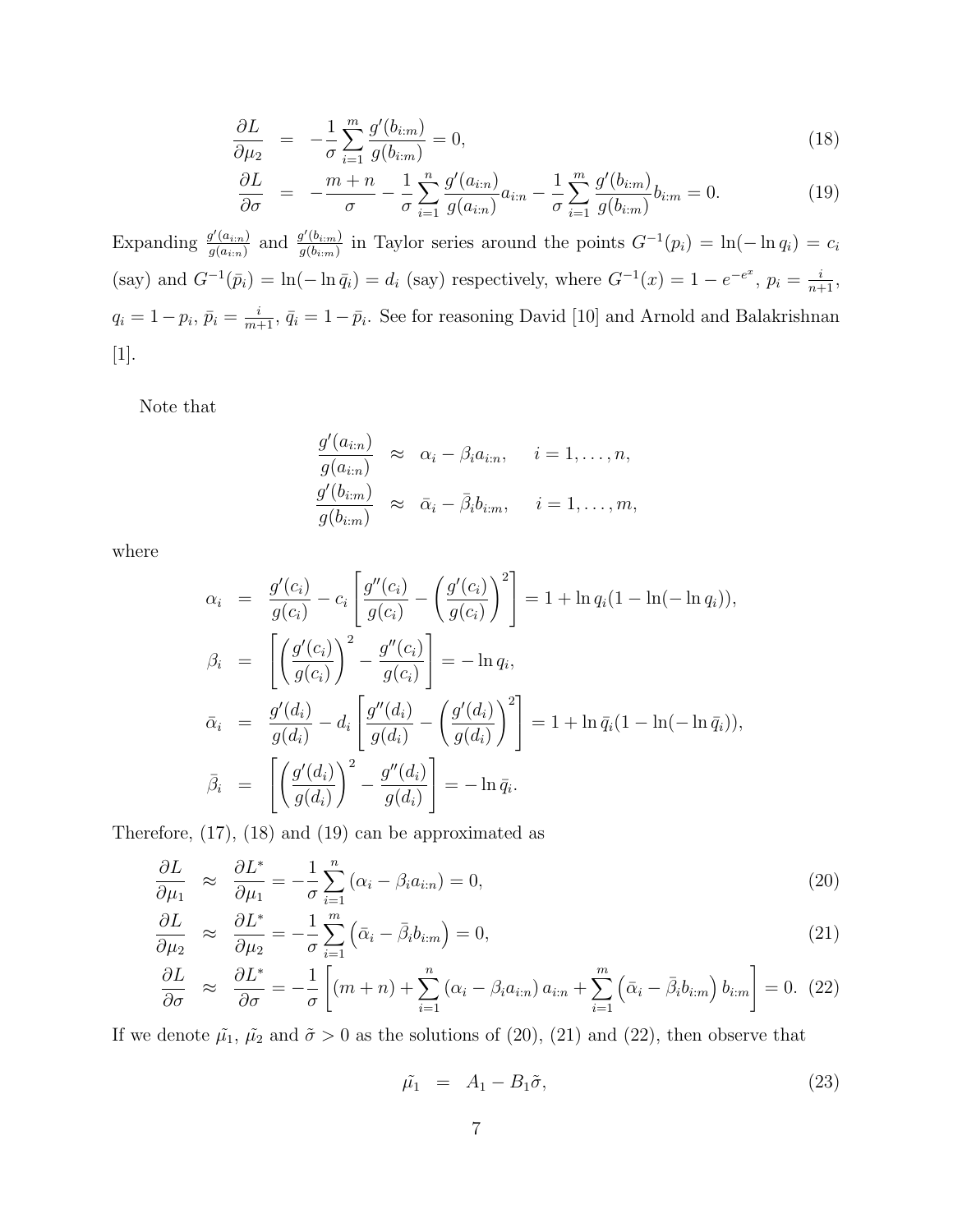$$
\tilde{\mu_2} = A_2 - B_2 \tilde{\sigma}, \qquad (24)
$$

where

$$
A_1 = \frac{\sum_{i=1}^n \beta_i u_{i:n}}{\sum_{i=1}^n \beta_i}, \quad A_2 = \frac{\sum_{i=1}^m \bar{\beta}_i v_{i:m}}{\sum_{i=1}^m \bar{\beta}_i}, \quad B_1 = \frac{\sum_{i=1}^n \alpha_i}{\sum_{i=1}^n \beta_i}, \quad B_2 = \frac{\sum_{i=1}^m \bar{\alpha}_i}{\sum_{i=1}^m \bar{\beta}_i}.
$$

Moreover,  $\tilde{\sigma} > 0$  can be obtained as the unique solution of the quadratic equation

$$
C\sigma^2 + D\sigma - E = 0,
$$

here

$$
C = (m+n) + B_1 \sum_{i=1}^{n} \alpha_i + B_2 \sum_{i=1}^{m} \bar{\alpha}_i - B_1^2 \sum_{i=1}^{n} \beta_i - B_2^2 \sum_{i=1}^{m} \bar{\beta}_i = m+n,
$$
  
\n
$$
D = \sum_{i=1}^{n} \alpha_i (u_{i:n} - A_1) - 2B_1 \sum_{i=1}^{n} \beta_i (u_{i:n} - A_1) + \sum_{i=1}^{m} \bar{\alpha}_i (v_{i:m} - A_2) - 2B_2 \sum_{i=1}^{m} \bar{\beta}_i (v_{i:m} - A_2),
$$
  
\n
$$
E = \sum_{i=1}^{n} \beta_i (u_{i:n} - A_1)^2 + \sum_{i=1}^{m} \bar{\beta}_i (v_{i:m} - A_2)^2 > 0.
$$

Therefore,

$$
\tilde{\sigma} = \frac{-D + \sqrt{D^2 + 4E(m+n)}}{2(m+n)}.\tag{25}
$$

Once  $\tilde{\sigma}$  is obtained,  $\tilde{\mu_1}$  and  $\tilde{\mu_2}$  can be obtained using (23) and (24). Therefore, we use the approximate MLEs of  $\alpha$ ,  $\theta_1$ ,  $\theta_2$  and R as

$$
\tilde{\alpha} = \frac{1}{\tilde{\sigma}}, \quad \tilde{\theta}_1 = e^{\frac{1}{\tilde{\sigma}}(A_1 - B_1\tilde{\sigma})}, \quad \tilde{\theta}_2 = e^{\frac{1}{\tilde{\sigma}}(A_2 - B_2\tilde{\sigma})}, \quad \text{and} \quad \tilde{R} = \frac{\tilde{\theta}_1}{\tilde{\theta}_1 + \tilde{\theta}_2}.
$$

# 4 ASYMPTOTIC DISTRIBUTION OF  $\hat{R}$  and DIFFERENT CONfidence Intervals

In this section, first we obtain the asymptotic distribution of  $\hat{\theta} = (\hat{\alpha}, \hat{\theta}_1, \hat{\theta}_2)$  and then derive the asymptotic distribution of  $\hat{R}$ . Based on the asymptotic distribution of  $\hat{R}$ , we obtain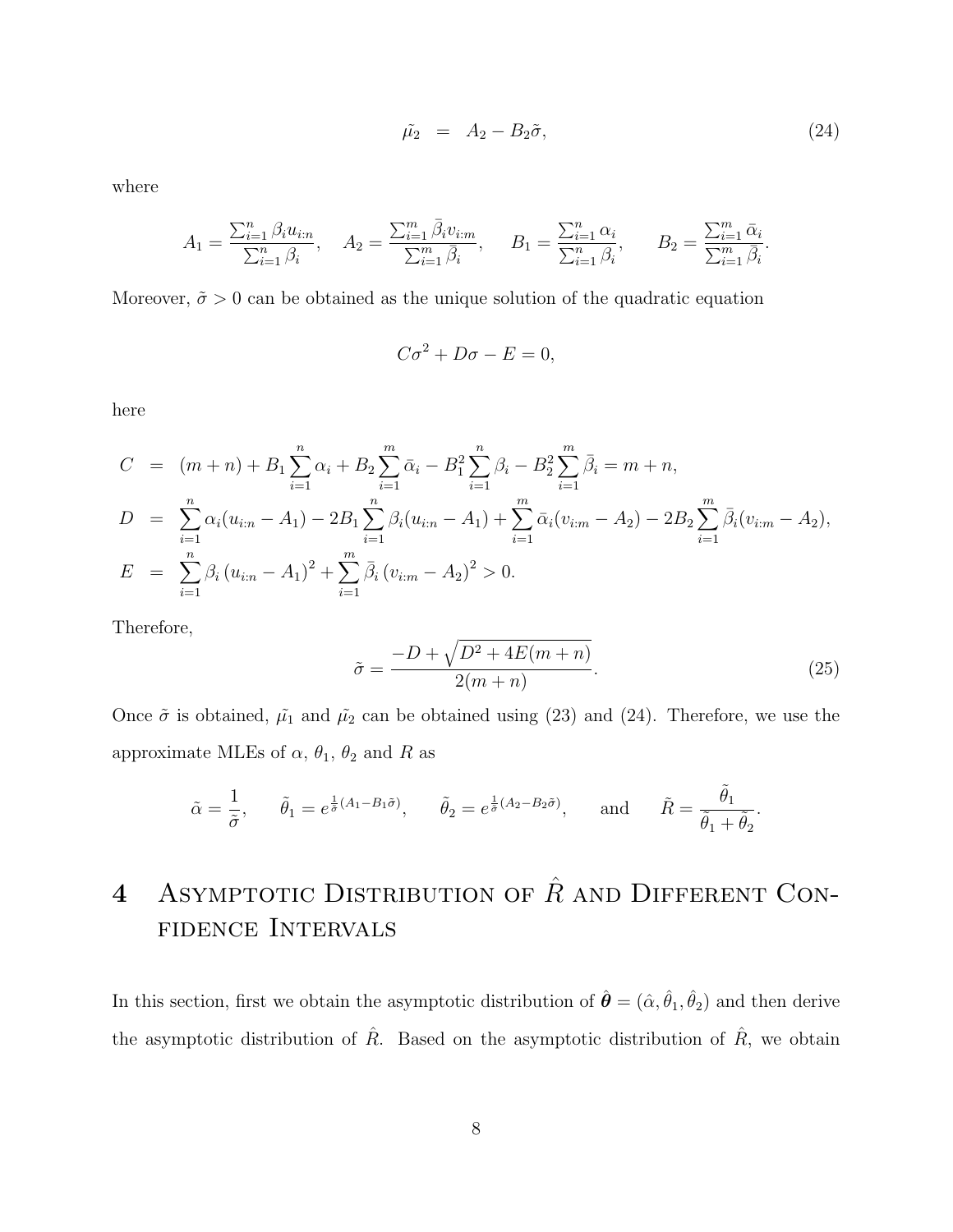the asymptotic confidence interval of R. Let us denote the Fisher information matrix of  $\boldsymbol{\theta} = (\alpha, \theta_1, \theta_2)$  as  $\mathbf{I}(\boldsymbol{\theta}) = ((I_{ij}(\boldsymbol{\theta})))$  for  $i, j = 1, 2, 3$ . Therefore,

$$
\mathbf{I}(\boldsymbol{\theta}) = -\begin{bmatrix} E\left(\frac{\partial^2 L}{\partial \alpha^2}\right) & E\left(\frac{\partial^2 L}{\partial \alpha \partial \theta_1}\right) & E\left(\frac{\partial^2 L}{\partial \alpha \partial \theta_2}\right) \\ E\left(\frac{\partial^2 L}{\partial \theta_1 \partial \alpha}\right) & E\left(\frac{\partial^2 L}{\partial \theta_1^2}\right) & E\left(\frac{\partial^2 L}{\partial \theta_1 \partial \theta_2}\right) \\ E\left(\frac{\partial^2 L}{\partial \theta_2 \partial \alpha}\right) & E\left(\frac{\partial^2 L}{\partial \theta_2 \partial \theta_1}\right) & E\left(\frac{\partial^2 L}{\partial \theta_2^2}\right) \end{bmatrix} = \begin{bmatrix} I_{11} & I_{12} & I_{13} \\ I_{21} & I_{22} & I_{23} \\ I_{31} & I_{32} & I_{33} \end{bmatrix}
$$
 (say).

Moreover

$$
E\left(\frac{\partial^2 L}{\partial \alpha^2}\right) = -I_{11} = -\frac{m+n}{\alpha^2} - \frac{1}{\theta_1} E \sum_{i=1}^n x_i^{\alpha} (\ln x_i)^2 - \frac{1}{\theta_2} E \sum_{j=1}^m y_j^{\alpha} (\ln y_j)^2
$$
  
\n
$$
= -\frac{1}{\alpha^2} \left[ (m+n)(1+\Gamma''(2)) + 2\Gamma'(2)(n \ln \theta_1 + m \ln \theta_2) + n(\ln \theta_1)^2 + m(\ln \theta_2)^2 \right]
$$
  
\n
$$
E\left(\frac{\partial^2 L}{\partial \theta_1^2}\right) = -\frac{n}{\theta_1^2} = -I_{22}, \qquad E\left(\frac{\partial^2 L}{\partial \theta_2^2}\right) = -\frac{m}{\theta_2^2} = -I_{33},
$$
  
\n
$$
E\left(\frac{\partial^2 L}{\partial \alpha \partial \theta_1}\right) = E\left(\frac{\partial^2 L}{\partial \theta_1 \partial \alpha}\right) = \frac{1}{\theta_1^2} E \sum_{i=1}^n x_i^{\alpha} (\ln x_i) = \frac{n}{\alpha \theta_1} [\ln \theta_1 + \Gamma'(2)] = -I_{12} = -I_{21}
$$
  
\n
$$
E\left(\frac{\partial^2 L}{\partial \alpha \partial \theta_2}\right) = E\left(\frac{\partial^2 L}{\partial \theta_2 \partial \alpha}\right) = \frac{1}{\theta_2^2} E \sum_{j=1}^m y_j^{\alpha} (\ln y_j) = \frac{m}{\alpha \theta_2} [\ln \theta_2 + \Gamma'(2)] = -I_{13} = -I_{31}.
$$

Since the two-parameter Weibull family satisfies all the regularity conditions, therefore we have the following result.

THEOREM 1: As  $n \to \infty$  and  $m \to \infty$  and  $\frac{n}{m} \to p$ , then

$$
\left(\sqrt{m}(\hat{\alpha}-\alpha),\sqrt{n}(\hat{\theta}_1-\theta_1),\sqrt{n}(\hat{\theta}_2-\theta_2)\right) \stackrel{d}{\longrightarrow} N_3\left(\mathbf{0},\mathbf{A}^{-1}(\alpha,\theta_1,\theta_2\right),\,
$$

where

$$
\mathbf{A}(\alpha, \theta_1, \theta_2) = \begin{pmatrix} a_{11} & a_{12} & a_{13} \\ a_{21} & a_{22} & 0 \\ a_{31} & 0 & a_{33} \end{pmatrix}
$$

and

$$
a_{11} = \frac{1}{\alpha^2} \left[ (1+p)(1+\Gamma''(2)) + 2\Gamma'(2)(p\ln\theta_1 + \ln\theta_2) + p(\ln\theta_1)^2 + (\ln\theta_2)^2 \right] = \lim_{n,m \to \infty} \frac{I_{11}}{m},
$$
  

$$
a_{22} = \frac{1}{\theta_1^2} = \lim_{n,m \to \infty} \frac{1}{n} I_{22}, \quad a_{12} = -\frac{\sqrt{p}}{\alpha \theta_1} [\ln\theta_1 + \Gamma'(2)] = a_{21} = \lim_{n,m \to \infty} \frac{\sqrt{p}}{n} I_{12},
$$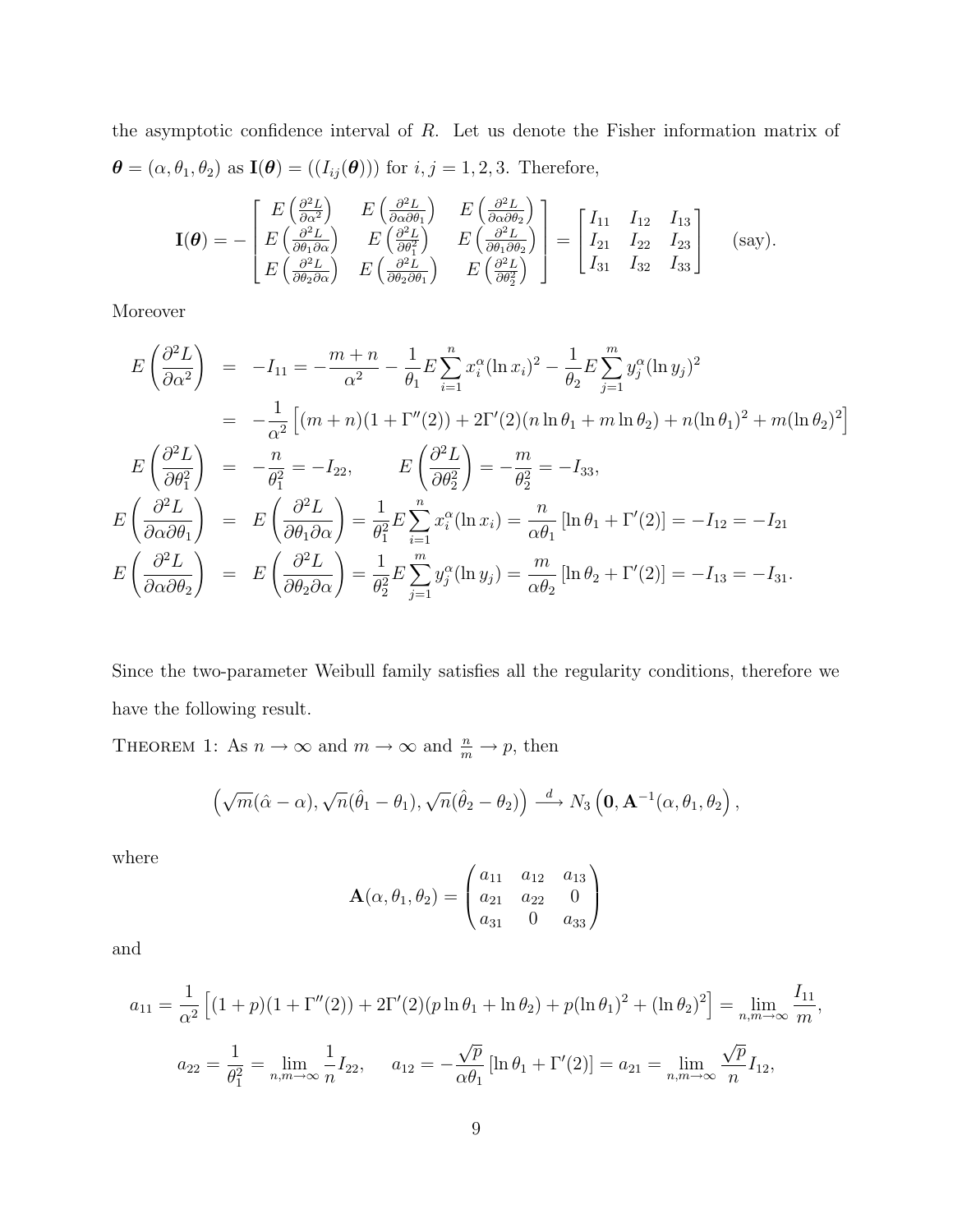$$
a_{33} = \frac{1}{p\theta_2^2} = -\lim_{n,m \to \infty} \frac{1}{n} I_{33}, \quad a_{13} = -\frac{1}{\sqrt{p}\alpha \theta_2} \left[ \ln \theta_2 + \Gamma'(2) \right] = a_{31} = \lim_{n,m \to \infty} \frac{1}{m\sqrt{p}} I_{13}.
$$

PROOF: The proof follows by expanding the derivative of the log-likelihood function using Taylor series and using the Central limit theorem.

Now we have the main result:

THEOREM 2: As  $m \to \infty$  and  $n \to \infty$ , so that  $\frac{n}{m} \to p$ , then

$$
\sqrt{m}\left(\hat{R}-R\right) \to N(0,B),
$$

where  $B=\frac{c}{u}$  $\frac{c}{u}$ **b**<sup>T</sup>**Gb**, and

$$
u = a_{11}a_{22}a_{33} - a_{12}a_{21}a_{33} - a_{13}a_{31}a_{22}, \t c = \left(1 + \frac{\theta_2}{\theta_1}\right)^{-4} \left(\frac{\theta_2}{\theta_1}\right)^2 = \frac{\theta_1^2 \theta_2^2}{(\theta_1 + \theta_2)^4},
$$

$$
\mathbf{b}^T = \left(0, \frac{1}{\theta_1}, -\frac{1}{\theta_2}\right),
$$

$$
\mathbf{G} = \begin{bmatrix} a_{22}a_{33} & -a_{21}a_{33} & -a_{22}a_{31} \\ -a_{21}a_{13} & a_{11}a_{33} - a_{13}^2 & a_{12}a_{31} \\ -a_{22}a_{31} & a_{12}a_{31} & a_{11}a_{22} - a_{12}^2 \end{bmatrix}.
$$

PROOF: It follows from Theorem 1.

REMARK 1: The asymptotic distribution of  $\hat{R}$  is independent of  $\alpha$ .

REMARK 2: In Theorem 1, the normalizing constants  $\sqrt{m}$  and  $\sqrt{n}$  can be interchanged and the necessary changes are required in the corresponding dispersion matrix.

REMARK 3: Theorem 2 can be used to construct asymptotic confidence interval of R. To compute the confidence interval of  $R$ , the variance  $B$  needs to be estimated. We recommend to use the empirical Fisher information matrix and the MLE estimates of  $\alpha$ ,  $\theta_1$  and  $\theta_2$  to estimate B, which is very convenient.

Remark 4: Theoretically it is very difficult to compute the asymptotic distributions of the AMLEs of the unknown parameters. In our simulation experiments we observe that for large sample sizes the MLEs and AMLEs match very well. Although we could not prove it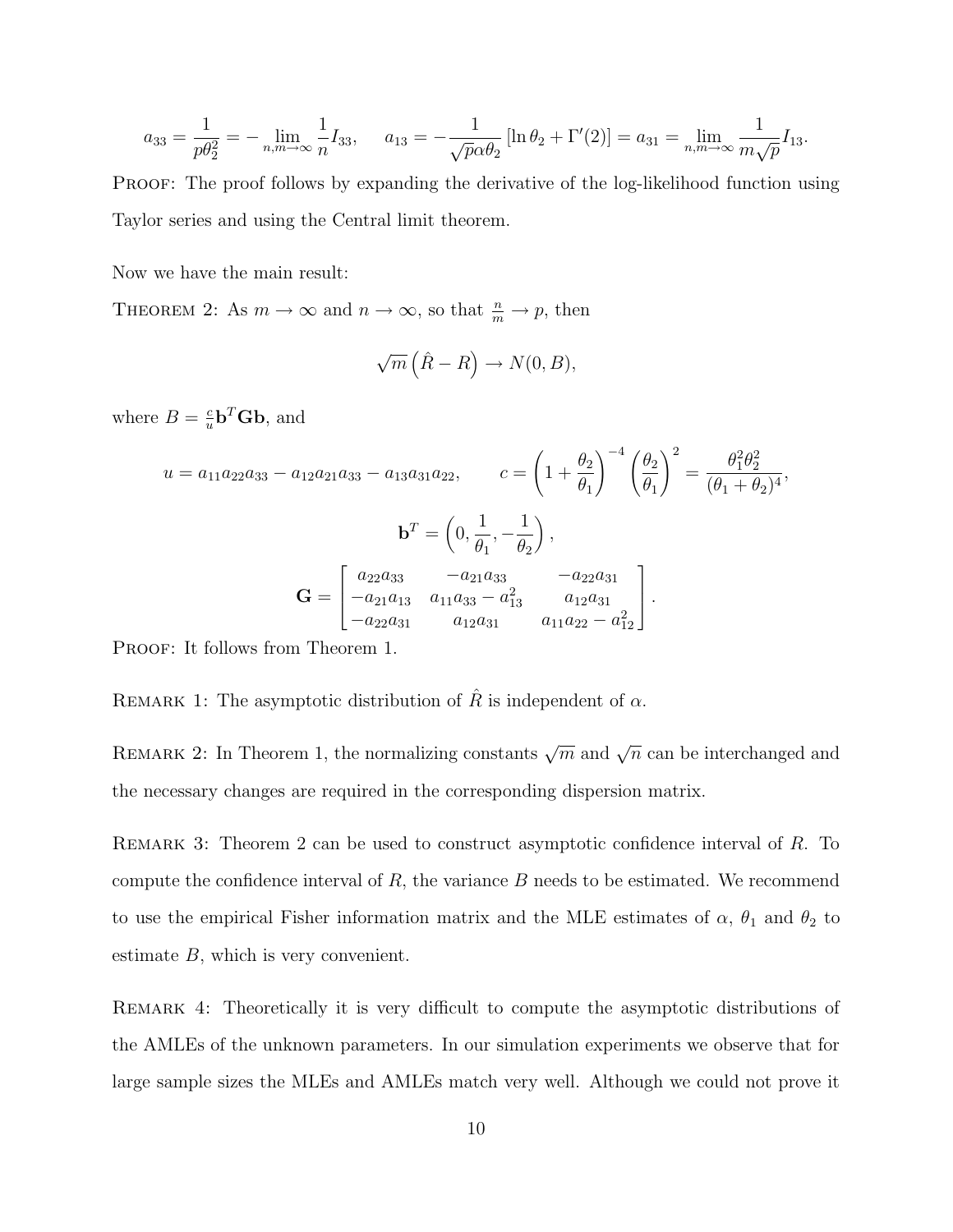theoretically but we believe that the MLEs and AMLEs are asymptotically equivalent. It needs further investigation.

It is observed that the asymptotic confidence intervals do not perform very well for small sample sizes. We propose the following two bootstrap confidence intervals mainly for small sample sizes, which might be computationally very demanding for large samples.

#### 4.1 BOOTSTRAP CONFIDENCE INTERVALS

In this subsection, we propose to use two confidence intervals based on the non-parametric bootstrap methods; (i) percentile bootstrap method (we call it from now on as Boot-p) based on the idea of Efron (1982), (ii) bootstrap-t method (we refer it as Boot-t from now on) based on the idea of Hall (1988). We illustrate briefly how to estimate confidence intervals of R using both methods.

#### Boot-p Method:

STEP 1: Generate a bootstrap sample of size  $n, \{x_1^*, \ldots x_n^*\}$  from  $\{x_1, \ldots x_n\}$  and generate a bootstrap sample of size  $m, \{y_1^*, \ldots, y_m^*\}$  from  $\{y_1, \ldots, y_m\}$ . Based on  $\{x_1^*, \ldots, x_n^*\}$  and  $\{y_1^*, \ldots, y_m^*\}$  compute the bootstrap estimate of R, say  $\hat{R}^*$ , using (13).

STEP 2: Repeat step 1, NBOOT times.

STEP 3: Let  $G(x) = P(\hat{R}^* \leq x)$ , be the cumulative distribution function of  $\hat{R}^*$ . Define  $\hat{R}_{Boot-p}(x) = G^{-1}(x)$  for a given x. The approximate  $100(1-\gamma)\%$  confidence interval of R is given by

$$
\left(\hat{R}_{\text{Boot}-p}(\frac{\gamma}{2}), \hat{R}_{\text{Boot}-p}(1-\frac{\gamma}{2})\right). \tag{26}
$$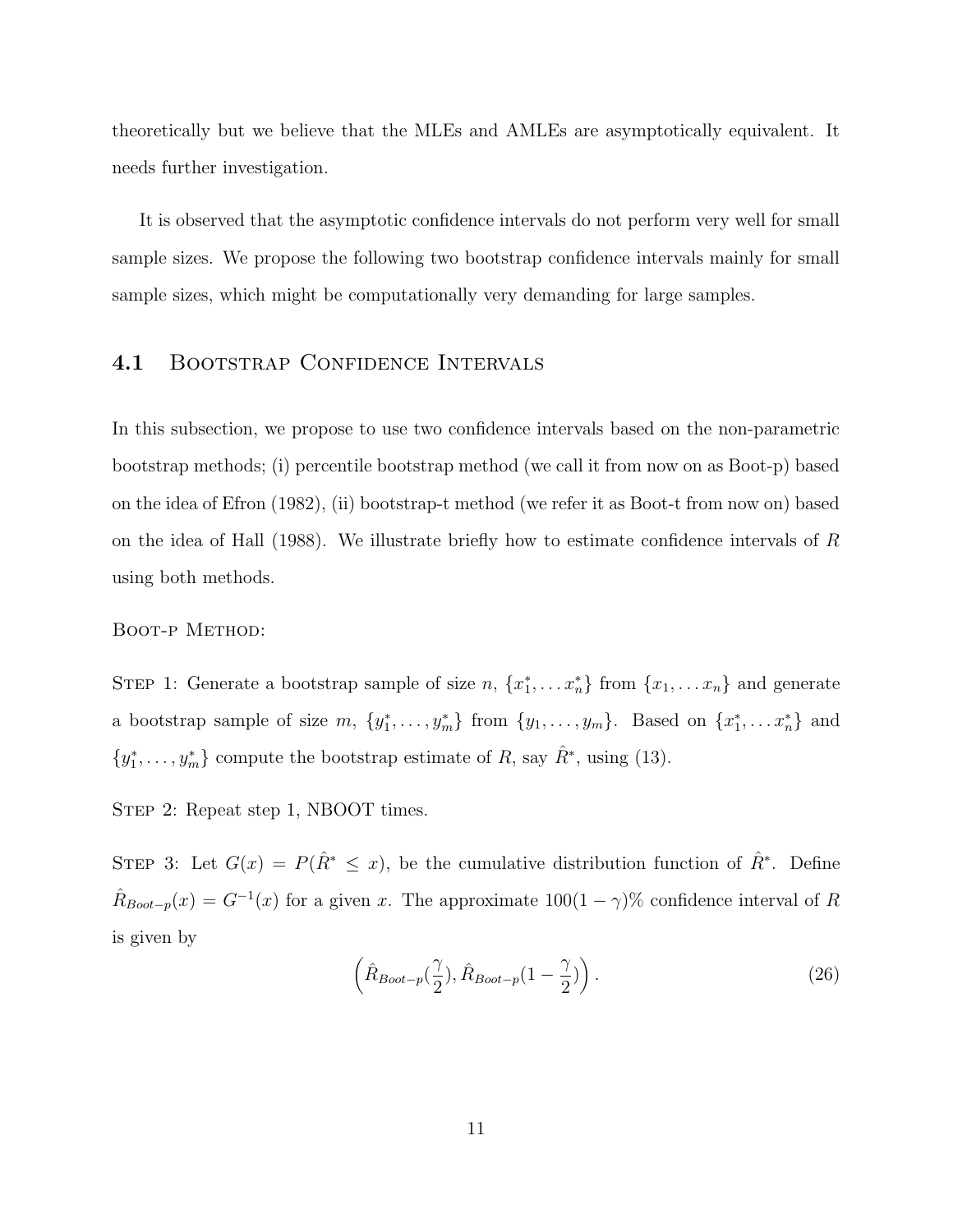BOOT-T METHOD:

STEP 1: From the sample  $\{x_1, \ldots x_n\}$  and  $\{y_1, \ldots, y_m\}$  compute  $\hat{R}$ .

STEP 2: Same as in Boot-p method first generate bootstrap sample  $\{x_1^*, \ldots x_n^*\}, \{y_1^*, \ldots, y_m^*\}$ and then compute  $\hat{R}^*$ , the bootstrap estimate of R. Also compute the following statistic:

$$
T^* = \frac{\sqrt{m}(\hat{R}^* - \hat{R})}{\sqrt{V(\hat{R}^*)}}.
$$

Compute  $V(\hat{R}^*)$  using Remark 2.

STEP 3: Repeat step 2, NBOOT times.

STEP 4: From the NBOOT T<sup>\*</sup> values obtained, determine the upper and lower bound of the  $100(1 - \gamma)$ % confidence interval of R as follows: Let  $H(x) = P(T^* \leq x)$  be the cumulative distribution function of  $T^*$ . For a given x, define

$$
\hat{R}_{Boot-t} = \hat{R} + m^{-\frac{1}{2}} \sqrt{V(\hat{R})} H^{-1}(x).
$$

Here also,  $V(\hat{R})$  can be computed as mentioned in Remark 2. The approximate  $100(1-\gamma)\%$ confidence interval of  $R$  is given by

$$
\left(\hat{R}_{\textit{Boot}-t}(\frac{\gamma}{2}),\hat{R}_{\textit{Boot}-t}(1-\frac{\gamma}{2})\right).
$$

### 5 Bayesian Inference on R

In this section, we consider Bayesian inference on  $R$ . We mainly obtain the Bayes estimate of R under the squared error loss and the corresponding credible interval by Gibbs sampling technique.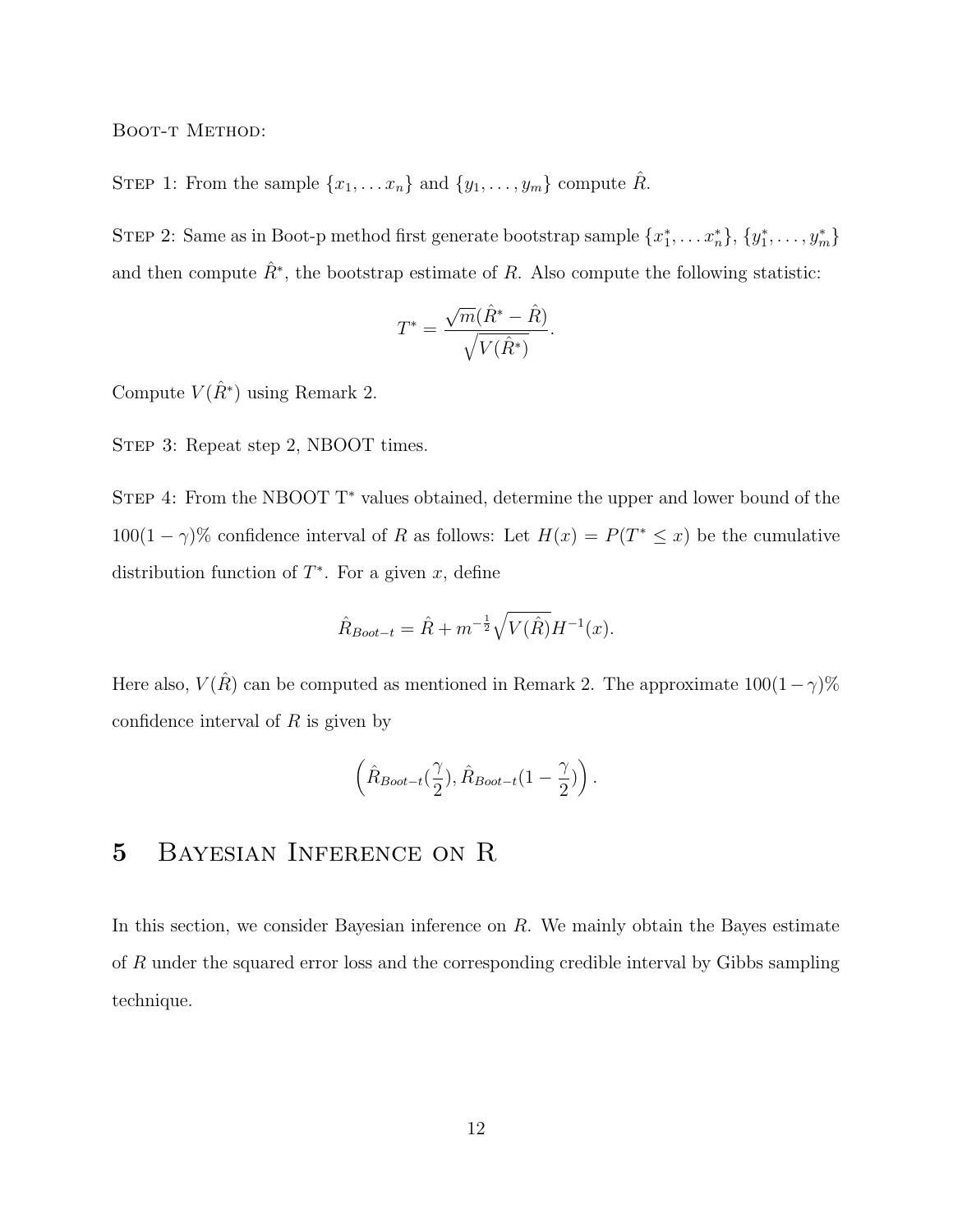#### 5.1 THE PRIOR AND THE POSTERIOR DISTRIBUTIONS

Following the approach of Berger and Sun [5], it is assumed that the prior density of  $\theta_j$  is inverted  $IG(a_j, b_j)$ . Therefore, the prior density function of  $\theta_j$ , for  $j = 1, 2$ , becomes

$$
\pi_{1j}(\theta_j) = \pi_{1j}(\theta_j|a_j, b_j) = \frac{b_j^{a_j}}{\Gamma(a_j)} \theta_j^{-(1+a_j)} e^{-\frac{b_j}{\theta_j}}, \qquad (27)
$$

where  $a_j > 0$  and  $b_j > 0$ . Moreover, it is assumed that  $\theta_1$  and  $\theta_2$  are independent. The joint density function of  $\theta_1$  and  $\theta_2$  is

$$
\pi_1(\theta_1, \theta_2) = \prod_{j=1}^2 \pi_{1j}(\theta_j).
$$

No specific form of prior,  $\pi_2(\alpha)$  on  $\alpha$  is assumed here. It is only assumed that the support of  $\pi_2(\alpha)$  is  $(0,\infty)$  and it is independent of  $\theta_1$  and  $\theta_2$ . Based on the above assumptions, we have the likelihood function of the observed data as

$$
l(data|\alpha, \theta_1, \theta_2) = \alpha^{m+n} \theta_1^{-n} \theta_2^{-m} \prod_{i=1}^n x_i^{\alpha-1} \prod_{j=1}^m y_j^{\alpha-1} e^{-\frac{1}{\theta_1} \sum_{i=1}^n x_i^{\alpha}} e^{-\frac{1}{\theta_2} \sum_{j=1}^m y_j^{\alpha}}.
$$
 (28)

Therefore, the joint density of the *data*,  $\alpha$ ,  $\theta_1$  and  $\theta_2$  can be obtained as

$$
l(data|\alpha, \theta_1, \theta_2) \times \pi_1(\theta_1, \theta_2) \times \pi_2(\alpha).
$$
 (29)

Based on (29), we obtain the joint posterior density of  $\alpha$ ,  $\theta_1$  and  $\theta_2$  given the data as

$$
l(\alpha, \theta_1, \theta_2|data) = \frac{l(data|\alpha, \theta_1, \theta_2) \times \pi_1(\theta_1, \theta_2) \times \pi_2(\alpha)}{\int_0^\infty \int_0^\infty \int_0^\infty l(data|\alpha, \theta_1, \theta_2) \times \pi_1(\theta_1, \theta_2) \times \pi_2(\alpha)d\alpha d\theta_1 d\theta_2}.
$$
(30)

Since (30) can not be obtained analytically, we adopt the Gibbs sampling technique to compute the Bayes estimate of R and the corresponding credible interval of R. To perform the Gibbs sampling, in this case we further assume that  $\pi_2(\alpha)$  is log-concave. It may be mentioned that most common densities are log-concave, for example gamma, Weibull, normal, log-normal all have log-concave densities. Another natural concern is how to choose  $(a_j, b_j)$ for the conditional prior distribution of  $\theta_j$ . Two methods as suggested by Berger and Sun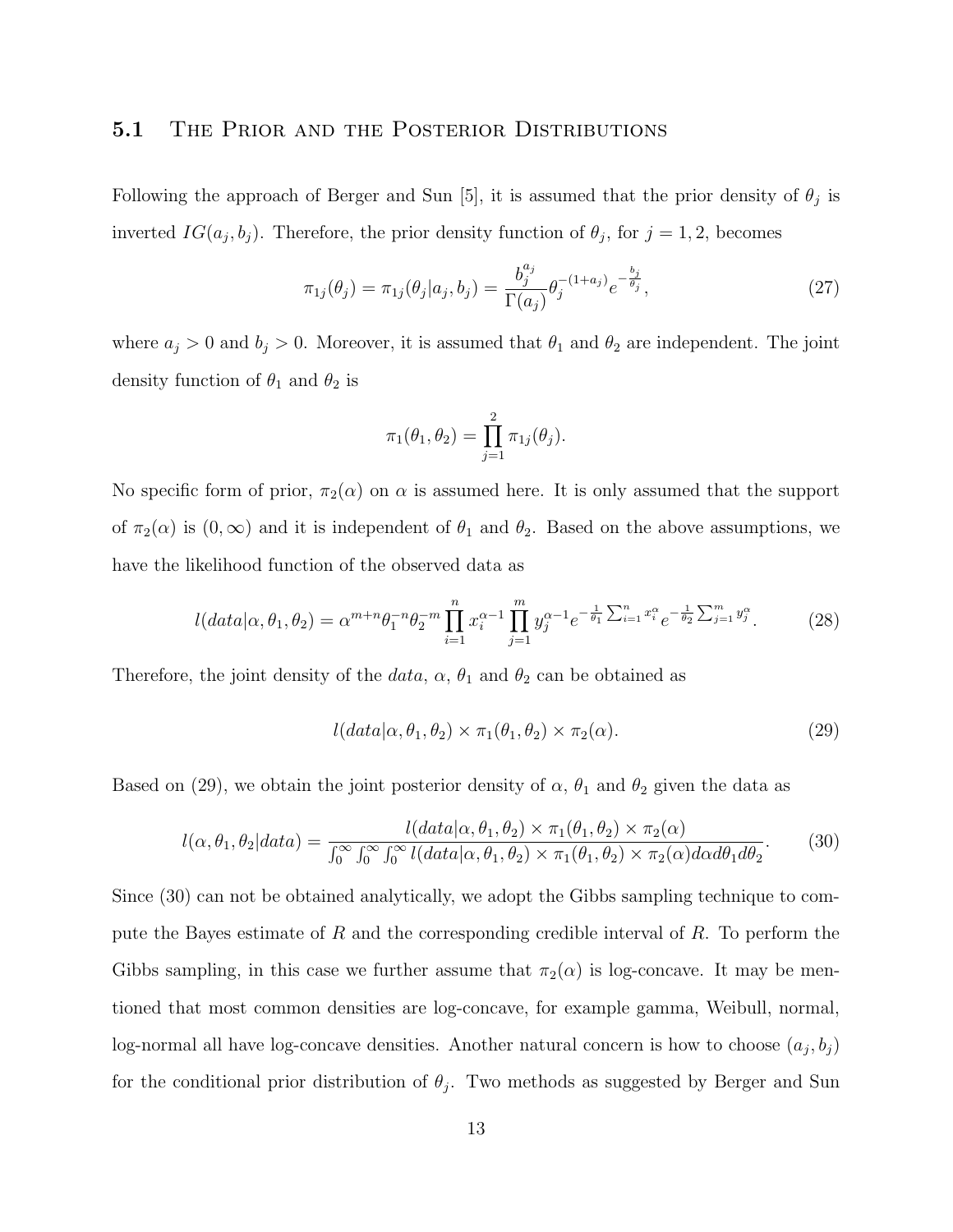[5], (a) specify the first two marginal moments for  $\theta_j$ ; (b) specify the two marginal quantiles of  $\theta_j$ , and solve for  $(a_j, b_j)$ , can be adopted in this set up also. It is not pursued here. Based on the above priors, we provide different posterior densities.

THEOREM 3: The conditional density of  $\theta_1$ , given  $\alpha$  and data is

$$
\pi_1(\theta_1|\alpha, data) = \frac{(b_1 + \sum_{i=1}^n x_i^{\alpha})^{a_1+n}}{\Gamma(a_1+n)} \theta_1^{-(1+a_1+n)} e^{-\frac{1}{\theta_1}(b_1 + \sum_{i=1}^n x_i^{\alpha})},
$$
\n(31)

similarly, the conditional density of  $\theta_2$ , given  $\alpha$  and data is

$$
\pi_2(\theta_2|\alpha, data) = \frac{(b_2 + \sum_{j=1}^m y_j^{\alpha})^{a_2 + m}}{\Gamma(a_2 + m)} \theta_2^{-(1 + a_2 + m)} e^{-\frac{1}{\theta_2}(b_2 + \sum_{j=1}^m y_j^{\alpha})},
$$
\n(32)

and they are independent.

PROOF: See in the appendix.

THEOREM 4: The conditional density of  $\alpha$  given the *data* is log-concave.

PROOF: See in the appendix.

We use the method proposed by Devroye [11] to generate sample from a log-concave density function for Gibbs sampling purposes. The details are provided below.

#### 5.2 BAYES ESTIMATE AND CREDIBLE INTERVAL

We use the idea of Geman and Geman [16] to generate sample from the conditional posterior densities. We adopt the following scheme:

- Step 1: Generate  $\alpha_1$ , from the log-concave density  $l(.|data)$ , as given in (35).
- Step 2: Generate  $\theta_{1,1}$  and  $\theta_{2,1}$  from  $\pi_1(.|\alpha_1, data)$  and  $\pi_2(.|\alpha_1, data)$  as given in (31) and (32) respectively. Calculate R.
- Step 3: Repeat Steps 1 and 2, M times.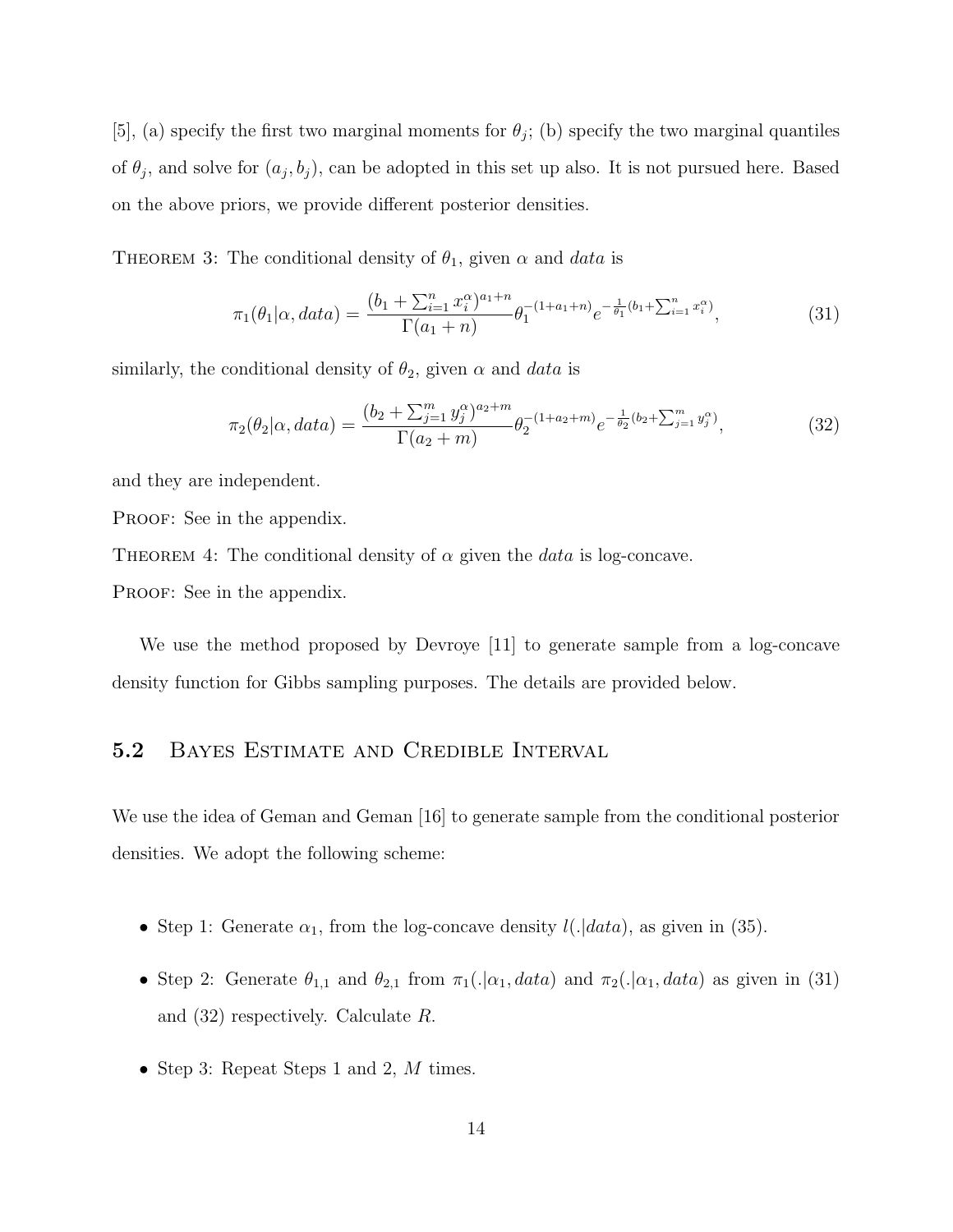Now the approximate posterior mean and posterior variance of  $R$  becomes

$$
\hat{E}(R|data) = \frac{1}{M} \sum_{k=1}^{M} \frac{\theta_{1,k}}{\theta_{1,k} + \theta_{2,k}}
$$

and

$$
\hat{V}(R|data) = \frac{1}{M} \sum_{k=1}^{M} \left( \frac{\theta_{1,k}}{\theta_{1,k} + \theta_{2,k}} - (\hat{E}(R|data)) \right)^2,
$$

respectively. Based on  $M$ ,  $R$  values, using the method proposed by Chen and Shao [6] the approximate highest posterior density (HPD) credible of R can be easily constructed.

# 6 Numerical Experiments and Discussions

In this section we mainly present some Monte Carlo simulation results, which we performed to observe the behavior of the different methods for different sample sizes and for different parameter values. We mainly compare the performances of the MLEs, AMLEs and the Bayes estimates with respect to the squared error loss function in terms of biases and mean squares errors (MSEs). We also compare different confidence intervals, namely the confidence intervals obtained by using asymptotic distributions of the MLEs and two different bootstrap confidence intervals in terms of the average confidence lengths and coverage percentages. Since it is observed that for large sample sizes the MLEs and AMLEs match very well, we also compute the confidence intervals based on the asymptotic distributions of MLEs but replacing the MLEs by AMLEs. For comparison purposes we also compute the HPD credible intervals of R, under the non-informative priors. We assume that  $a_1 = a_2 = b_1 = b_2 = 0$ and  $\alpha$  has a gamma prior, namely GA(0, 1). Note that the priors on  $\theta_1$ ,  $\theta_2$  and  $\alpha$  are all non-proper.

All computations are performed at the Indian Institute of Technology Kanpur using Pentium IV processor. All the programs are written in FORTRAN-77 and we used the random deviate generator RAN2, described in Press *et al.* [25]. We consider the following sample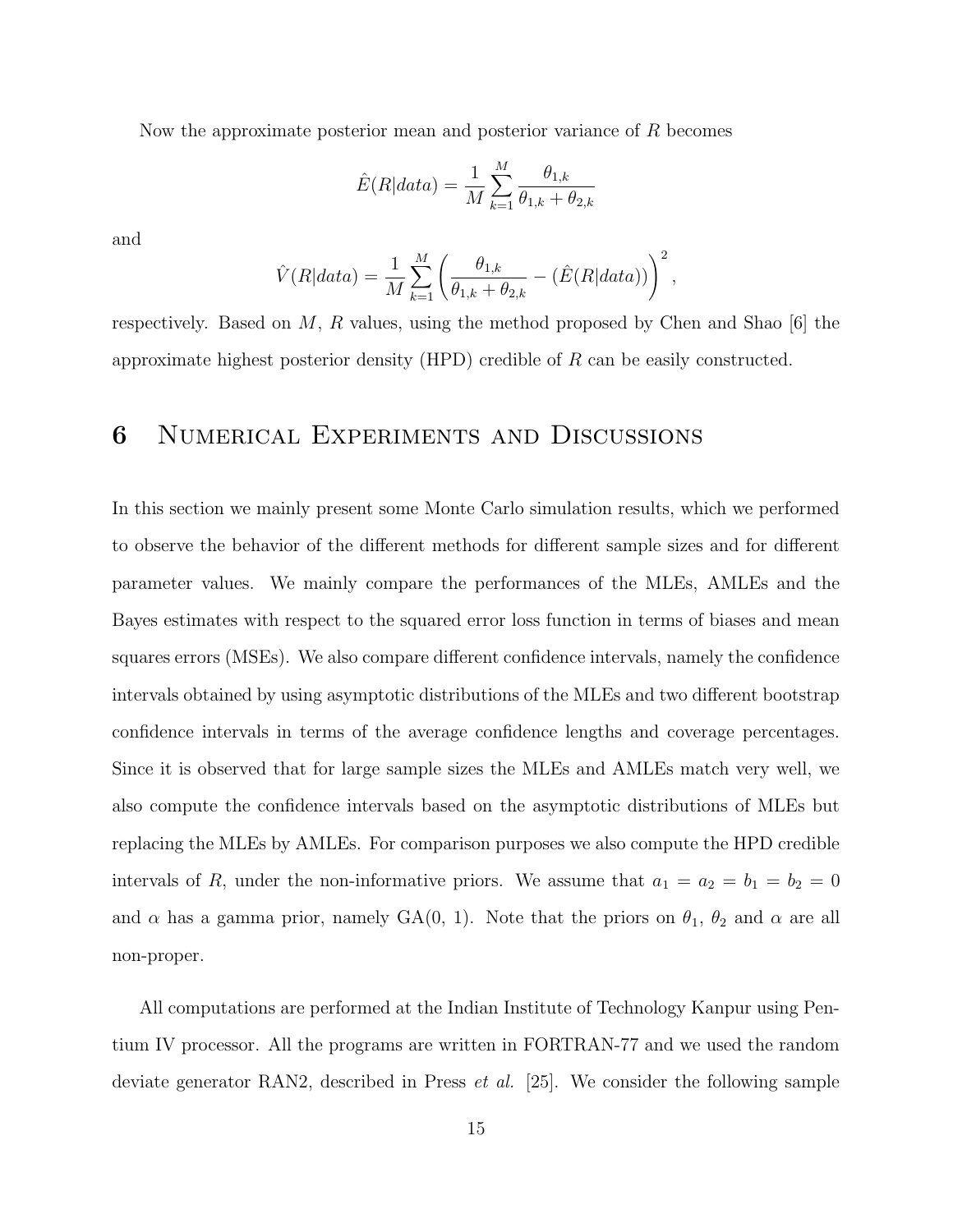sizes;  $(m, n) = (5,5), (10,10), (15,15), (20,20), (25,25), (50,50)$  and the following parameter values;  $\theta_1 = 1.0$  and  $\theta_2 = 1.0$ , 1.5, 2.0, 2.5 and 3.0. Since the asymptotic distributions are independent of  $\alpha$ , we kept it constant at  $\alpha = 1.5$ . All the results are based on 1000 replications. In our simulations experiments for both the bootstrap methods, when m or n is less that 20, we computed the confidence intervals based on 250 resampling and for  $m$  or  $n$ greater than 20 (namely for 25 or 50), the results are based on 200 resampling. The Bayes estimates and the corresponding credible intervals are based on 10,000 sampling, namely M  $= 10,000$ . The nominal level for the confidence intervals or the credible intervals is 0.95 in each case.

From the sample, we estimate  $\alpha$  using the iterative algorithm (12). We start the iterative process with the initial estimate 1 and the iterative process stops when the difference between the two consecutive iterates are less than  $10^{-6}$ . Once we estimate  $\alpha$ , we obtain the MLE of R using  $(13)$ . We obtain the AMLE of R using the method described in section 3. We compute the Bayes estimate of  $R$  as suggested in section 5. We report the average biases and MSEs of the MLEs, AMLEs and Bayes estimators over 1000 replications. The results are reported in Table 1.

We compute the 95% confidence intervals based on the asymptotic distributions of the MLEs and replacing the true parameter values by the MLEs and AMLEs respectively. We further compute Boot-p, Boot-t confidence intervals and the HPD credible intervals. We obtain the average confidence/ credible lengths and the corresponding coverage percentages. The results are reported in Table 2

Some of the points are quite clear from this experiment. Even for small sample sizes, the performance of the MLEs and AMLEs are quite satisfactory in terms of biases and MSEs. Interestingly the MSEs and biases of the MLEs and AMLEs are very close for small sizes and for large sample sizes they coincide. The performance of the Bayes estimators also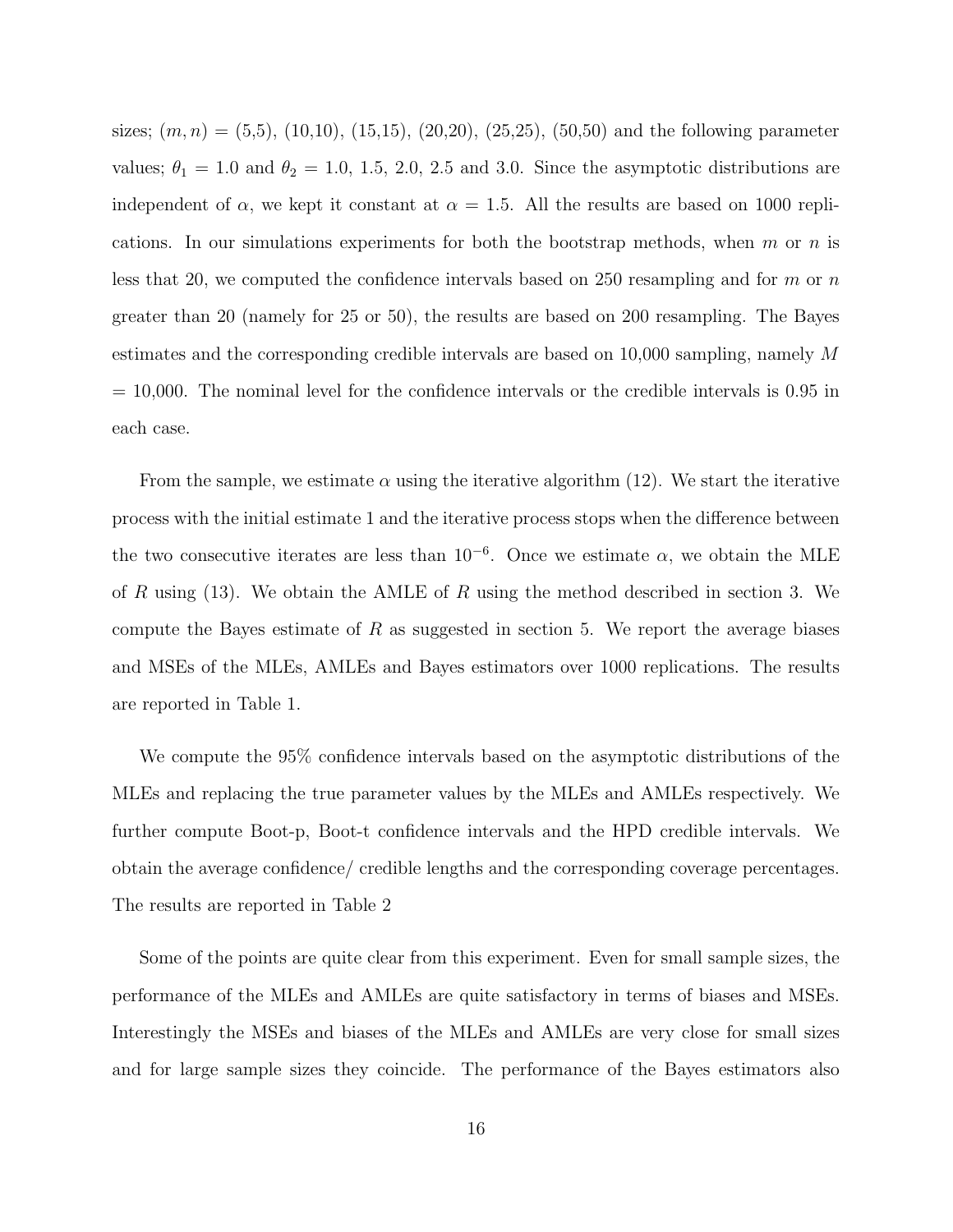Table 1: Biases and MSEs of the MLEs, AMLEs and Bayes estimators of R, when  $\theta_1 = 1.0$ and for different values of  $\theta_2$ .  $^*$ 

| S.S.     | $\theta_2=1.0$    | $\theta_2=1.5$    | $\theta_2=2.0$    | $\theta_2=2.5$    | $\theta_2=3.0$    |
|----------|-------------------|-------------------|-------------------|-------------------|-------------------|
|          |                   |                   |                   |                   |                   |
| (5,5)    | $-0.0009(0.0328)$ | $-0.0107(0.0296)$ | $-0.0162(0.0256)$ | $-0.0190(0.0221)$ | $-0.0203(0.0191)$ |
|          | $-0.0010(0.0314)$ | $-0.0079(0.0284)$ | $-0.0117(0.0247)$ | $-0.0135(0.0214)$ | $-0.0142(0.0187)$ |
|          | $-0.0384(0.0268)$ | 0.0836(0.0269)    | 0.1101(0.0215)    | 0.0149(0.0206)    | $-0.0123(0.0167)$ |
| (10,10)  | $-0.0071(0.0144)$ | $-0.0127(0.0134)$ | $-0.0153(0.0118)$ | $-0.0164(0.0103)$ | $-0.0167(0.0090)$ |
|          | $-0.0069(0.0142)$ | $-0.0111(0.0132)$ | $-0.0129(0.0117)$ | $-0.0135(0.0102)$ | $-0.0136(0.0089)$ |
|          | 0.0817(0.0145)    | 0.2014(0.0137)    | $-0.1402(0.0109)$ | $-0.0269(0.0091)$ | 0.0124(0.0085)    |
| (15,15)  | $-0.0060(0.0095)$ | $-0.0095(0.0089)$ | $-0.0112(0.0079)$ | $-0.0119(0.0069)$ | $-0.0120(0.0060)$ |
|          | $-0.0058(0.0094)$ | $-0.0086(0.0088)$ | $-0.0098(0.0078)$ | $-0.0102(0.0068)$ | $-0.0102(0.0060)$ |
|          | $-0.0331(0.0093)$ | $-0.1280(0.0082)$ | 0.1402(0.0074)    | 0.0489(0.0065)    | $-0.0785(0.0056)$ |
| (20,20)  | $-0.0012(0.0067)$ | $-0.0043(0.0063)$ | $-0.0060(0.0056)$ | $-0.0068(0.0049)$ | $-0.0072(0.0043)$ |
|          | $-0.0011(0.0066)$ | $-0.0037(0.0063)$ | $-0.0051(0.0056)$ | $-0.0057(0.0049)$ | $-0.0060(0.0043)$ |
|          | 0.0141(0.0069)    | $-0.0495(0.0065)$ | 0.0810(0.0054)    | 0.0237(0.0047)    | 0.0630(0.0043)    |
| (25,25)  | $-0.0006(0.0053)$ | $-0.0034(0.0049)$ | $-0.0049(0.0044)$ | $-0.0057(0.0038)$ | $-0.0061(0.0034)$ |
|          | $-0.0005(0.0053)$ | $-0.0029(0.0049)$ | $-0.0042(0.0044)$ | $-0.0048(0.0039)$ | $-0.0051(0.0034)$ |
|          | $-0.0220(0.0050)$ | $-0.0496(0.0045)$ | 0.0365(0.0042)    | $-0.0870(0.0041)$ | 0.0155(0.0030)    |
| (50, 50) | 0.0003(0.0029)    | $-0.0011(0.0027)$ | $-0.0019(0.0024)$ | $-0.0024(0.0021)$ | $-0.0026(0.0019)$ |
|          | 0.0003(0.0029)    | $-0.0011(0.0027)$ | $-0.0019(0.0024)$ | $-0.0024(0.0021)$ | $-0.0026(0.0019)$ |
|          | 0.0559(0.0026)    | 0.0062(0.0023)    | 0.0093(0.0020)    | 0.0015(0.0019)    | $-0.0478(0.0017)$ |

∗ In each cell the first row represents the average bias of the MLE and the corresponding MSE is reported within bracket. Similarly the second and third rows represent the results for AMLE and Bayes estimators respectively.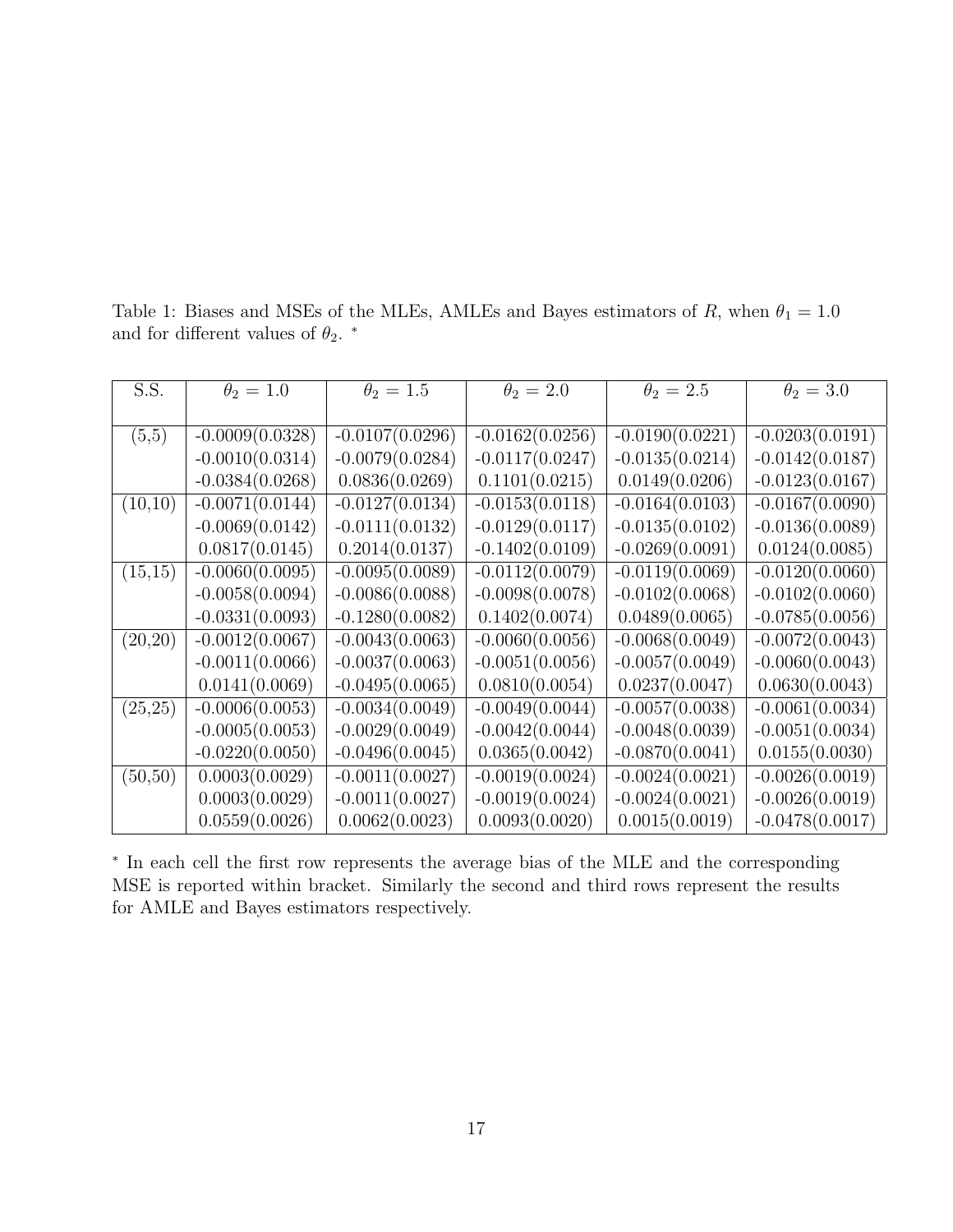Table 2: Average confidence/ credible lengths and coverage percentages for different estimators, when  $\theta_1 = 1.0$  and for different values of  $\theta_2$ . \*

| S.S.     | $\theta_2=1.0$ | $\theta_2=1.5$ | $\theta_2=2.0$   | $\theta_2=2.5$   | $\theta_2=3.0$   |
|----------|----------------|----------------|------------------|------------------|------------------|
|          |                |                |                  |                  |                  |
| (5,5)    | $0.5540(82\%)$ | 0.5337(83%)    | 0.4947(82%)      | $0.4537(81\%)$   | $0.4162(80\%)$   |
|          | 0.6269(87%)    | 0.6072(87%)    | $0.5700(86\%)$   | $0.5314(85\%)$   | $0.4955(84\%)$   |
|          | $0.6289(86\%)$ | $0.6410(93\%)$ | $0.6107(94\%)$   | $0.5687(94\%)$   | $0.5230(94\%)$   |
|          | 0.7481(83%)    | $0.7580(88\%)$ | 0.6916(93%)      | $0.6179(92\%)$   | $0.5415(89\%)$   |
|          | $0.5391(92\%)$ | $0.5194(91\%)$ | $0.4965(92\%)$   | $0.4748(91\%)$   | $0.4488(93\%)$   |
| (10,10)  | $0.4211(90\%)$ | $0.4058(90\%)$ | $0.3802(88\%)$   | $0.3541(88\%)$   | 0.3299(87%)      |
|          | $0.4431(92\%)$ | $0.4275(92\%)$ | $0.4013(91\%)$   | $0.3747(90\%)$   | $0.3501(89\%)$   |
|          | 0.4402(85%)    | $0.4482(93\%)$ | $0.4257(95\%)$   | $0.3946(96\%)$   | $0.3635(96\%)$   |
|          | $0.5182(80\%)$ | $0.5413(92\%)$ | $0.5140(95\%)$   | $0.4684(95\&)$   | $0.4221(94\%)$   |
|          | $0.4073(92\%)$ | $0.3961(92\%)$ | $0.0.3773(93\%)$ | $0.0.3566(95\%)$ | $0.0.3376(95\%)$ |
| (15,15)  | $0.3490(92\%)$ | $0.3371(90\%)$ | $0.3170(90\%)$   | $0.2963(89\%)$   | 0.2772(89%)      |
|          | $0.3604(92\%)$ | $0.3483(91\%)$ | $0.3279(91\%)$   | $0.3068(90\%)$   | $0.2873(90\%)$   |
|          | 0.3864(97%)    | 0.3686(97%)    | 0.3407(97%)      | 0.3133(97%)      | 0.2887(97%)      |
|          | 0.4432(97%)    | $0.4341(96\%)$ | $0.4070(96\%)$   | $0.3736(95\%)$   | $0.3400(94\%)$   |
|          | $0.3410(94\%)$ | $0.3318(94\%)$ | $0.3148(94\%)$   | $0.2935(93\%)$   | $0.2774(95\%)$   |
| (20,20)  | $0.3048(92\%)$ | $0.2954(91\%)$ | $0.2785(91\%)$   | $0.2609(91\%)$   | $0.2446(90\%)$   |
|          | $0.3120(94\%)$ | $0.3024(93\%)$ | $0.2854(93\%)$   | $0.2676(92\%)$   | $0.2509(91\%)$   |
|          | $0.3183(94\%)$ | $0.3104(95\%)$ | $0.2921(96\%)$   | 0.2730(97%)      | 0.2548(97%)      |
|          | $0.3486(94\%)$ | $0.3378(95\%)$ | $0.3217(96\%)$   | $0.3059(95\%)$   | $0.2894(94\%)$   |
|          | $0.2989(93\%)$ | $0.2907(94\%)$ | $0.2747(95\%)$   | $0.2579(94\%)$   | 0.2403(93%)      |
| (25,25)  | $0.2737(93\%)$ | 0.2655(93%)    | $0.2506(93\%)$   | $0.2350(93\%)$   | $0.2203(92\%)$   |
|          | $0.2787(93\%)$ | $0.2704(94\%)$ | $0.2553(94\%)$   | $0.2395(93\%)$   | 0.2247(93%)      |
|          | $0.2867(96\%)$ | 0.2778(97%)    | 0.2603(97%)      | 0.2433(97%)      | 0.2280(97%)      |
|          | $0.3073(95\%)$ | $0.2997(96\%)$ | $0.2865(96\%)$   | $0.2733(95\%)$   | $0.2605(95\%)$   |
|          | $0.2703(95\%)$ | $0.2634(95\%)$ | $0.2510(95\%)$   | $0.2381(95\%)$   | $0.2251(96\%)$   |
| (50, 50) | $0.1949(93\%)$ | 0.1893(93%)    | $0.1790(92\%)$   | $0.1682(92\%)$   | $0.1580(92\%)$   |
|          | $0.1964(93\%)$ | $0.1907(93\%)$ | $0.1804(93\%)$   | $0.1696(92\%)$   | $0.1593(92\%)$   |
|          | $0.1983(94\%)$ | $0.1932(94\%)$ | $0.1842(94\%)$   | $0.1746(94\%)$   | 0.1657(93%)      |
|          | $0.1934(95\%)$ | $0.1884(95\%)$ | $0.1799(96\%)$   | $0.1700(95\%)$   | $0.1609(95\%)$   |
|          | $0.1928(94\%)$ | $0.1871(94\%)$ | $0.1770(94\%)$   | $0.1662(94\%)$   | 0.1661(95%)      |

∗ In each cell the first, second, third and fourth rows represent the average confidence lengths based on the asymptotic distributions of the MLEs, and replacing the true parameter values by MLEs and AMLEs, Boot-p method and Boot-t method respectively. The corresponding coverage percentages are reported within brackets. Similarly the fifth rows represent the average credible lengths and the corresponding coverage percentages in brackets for the Bayes estimators.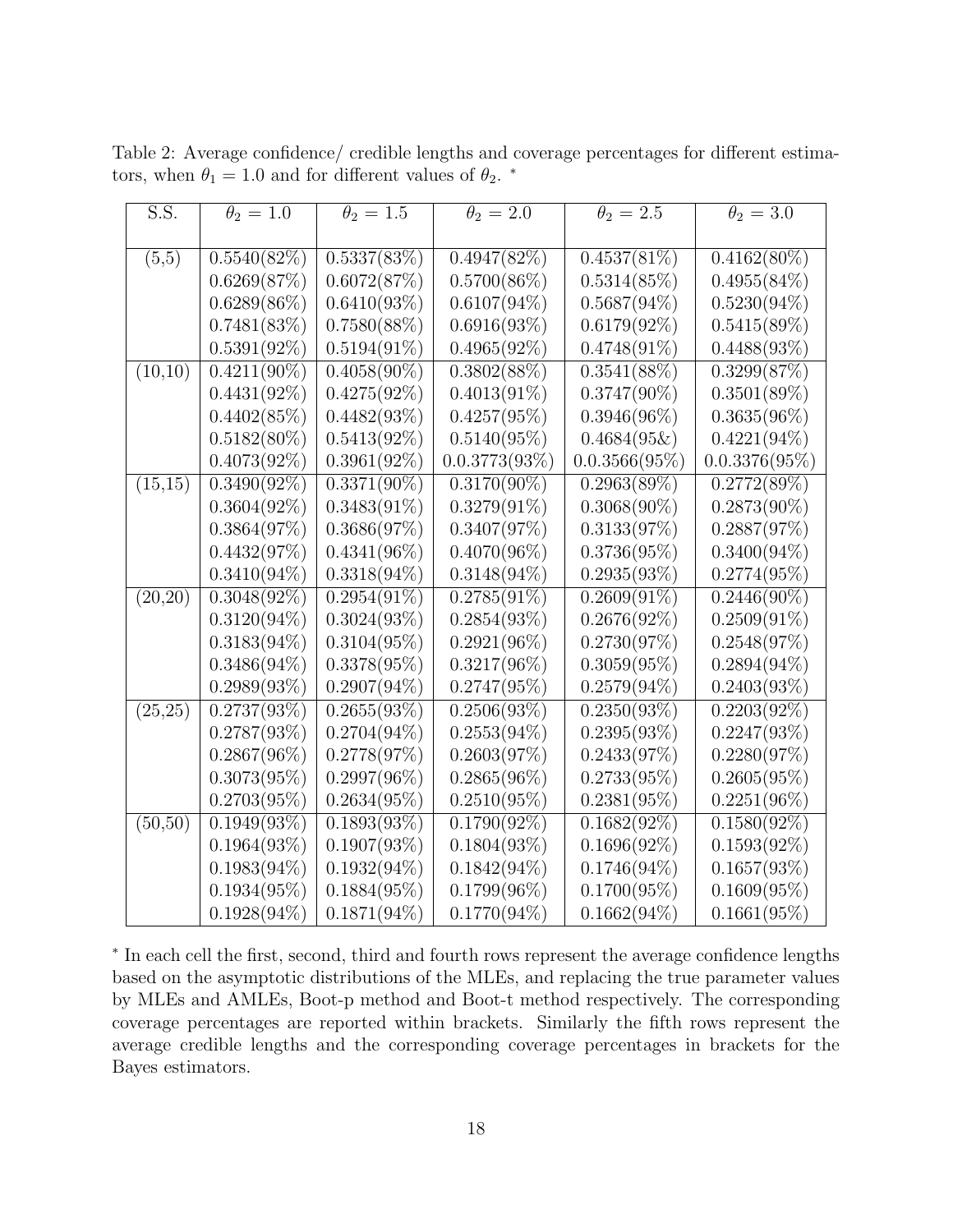are quite satisfactory. Interestingly in most of the cases considered here, the MSEs of the Bayes estimators are smaller than the MSEs of the MLEs or AMLEs, although the biases are significantly higher. It is observed that when  $m, n$  increase then MSEs of all the estimators decrease.

The confidence intervals based on the asymptotic distributions of the MLEs do not work very well when  $m$  and  $n$  are very small. The coverage percentages are smaller than the nominal level. For m and n greater then 25, the asymptotic results work quite well. It is quite interesting that in constructing the confidence interval based on the asymptotic distribution of the MLEs if we replace the MLEs by the AMLEs, the performances are marginally better in terms of the coverage percentages. Non-parametric bootstrap methods work quite well even for small sizes. In our experimental results, it is observed that Boot-p confidence intervals perform better than the Boot-t confidence intervals at least for small sizes. One point we should mention that for bootstrap methods the performances depend on the number of resampling. The performances change when the number of resampling changes. The performances of the Bayes estimators also quite satisfactory even for small sample sizes. The Bayes credible intervals also maintain the nominal coverage percentages and the average credible lengths are also smaller than the average confidence intervals in general. Based on all these, we recommend to use Bayes credible intervals or the Boot-p confidence intervals for constructing confidence intervals for small m and n and for m and n greater than 25, asymptotic results can be used.

# 7 DATA ANALYSIS

In this section we present a data analysis of the strength data reported by Badar and Priest [4]. The authors are thankful to Professor J.G. Surles for providing the data The data represent the strength data measured in GPA, for single carbon fibers and impregnated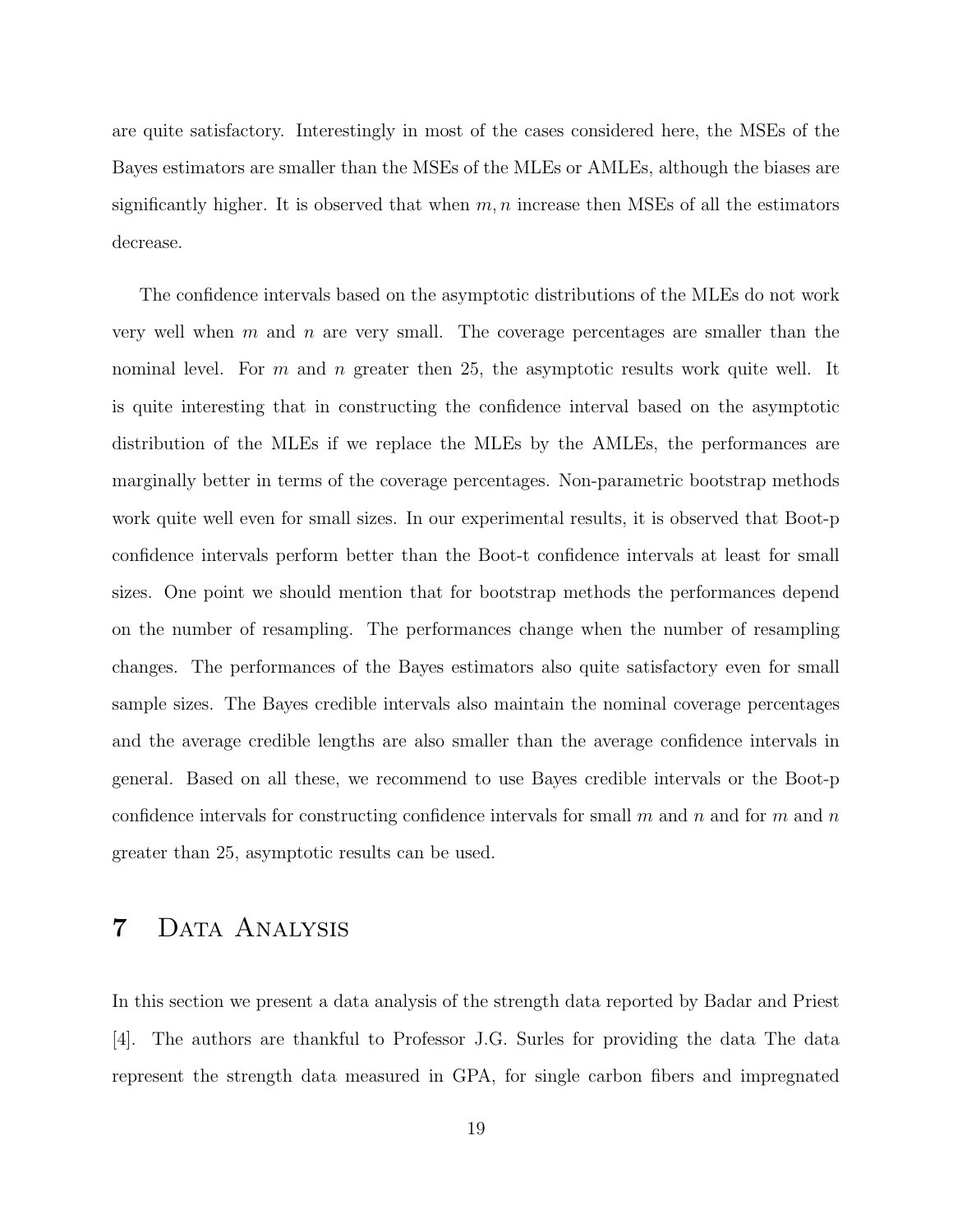1000-carbon fiber tows. Single fibers were tested under tension at gauge lengths of 1, 10, 20, and 50mm. Impregnated tows of 1000 fibers were tested at gauge lengths of 20, 50, 150 and 300 mm. For illustrative purpose, we will be considering the single fibers of 20 mm (Data Set I) and 10 mm (Data Set II) in gauge length, with sample sizes  $n = 69$  and  $m = 63$ , respectively. We are presenting the data below for convenience.

DATA SET 1

1.312,1.314,1.479,1.552,1.700,1.803,1.861,1.865,1.944,1.958,1.966,1.997,2.006,2.021,2.027,2.055, 2.063,2.098,2.140,2.179,2.224,2.240,2.253,2.270,2.272,2.274,2.301,2.301,2.359,2.382,2.382,2.426, 2.434,2.435,2.478,2.490,2.511,2.514,2.535,2.554,2.566,2.570,2.586,2.629,2.633,2.642,2.648,2.684, 2.697,2.726,2.770,2.773,2.800,2.809,2.818,2.821,2.848,2.880,2.954,3.012,3.067,3.084,3.090,3.096, 3.128,3.233,3.433,3.585,3.585.

DATA SET 2

1.901,2.132,2.203,2.228,2.257,2.350,2.361,2.396,2.397,2.445,2.454,2.474,2.518,2.522,2.525,2.532, 2.575,2.614,2.616,2.618,2.624,2.659,2.675,2.738,2.740,2.856,2.917,2.928,2.937,2.937,2.977,2.996, 3.030,3.125,3.139,3.145,3.220,3.223,3.235,3.243,3.264,3.272,3.294,3.332,3.346,3.377,3.408,3.435, 3.493,3.501,3.537,3.554,3.562,3.628,3.852,3.871,3.886,3.971,4.024,4.027,4.225,4.395,5.020.

Surles and Padgett [28], [29] and Raqab and Kundu [26] observed that generalized Rayleigh distribution works quite well for these strength data. We are analyzing the data by subtracting 0.75 from both the data sets. We fit the Weibull models to the two data sets separately. We present the estimated shape and scale parameters, log-likelihood values, Kolmogorov-Smirnov (K-S) distances between the empirical distribution functions and the fitted distribution functions and corresponding  $p$  values in Table 3. We also present the observed frequencies and the expected frequencies based on the fitted models in the Tables 4 and 5. For data sets 1 and 2, the chi-square values are 1.220 and 0.861 respectively. Therefore, it is clear that Weibull model fits quite well to both the data sets. Since the two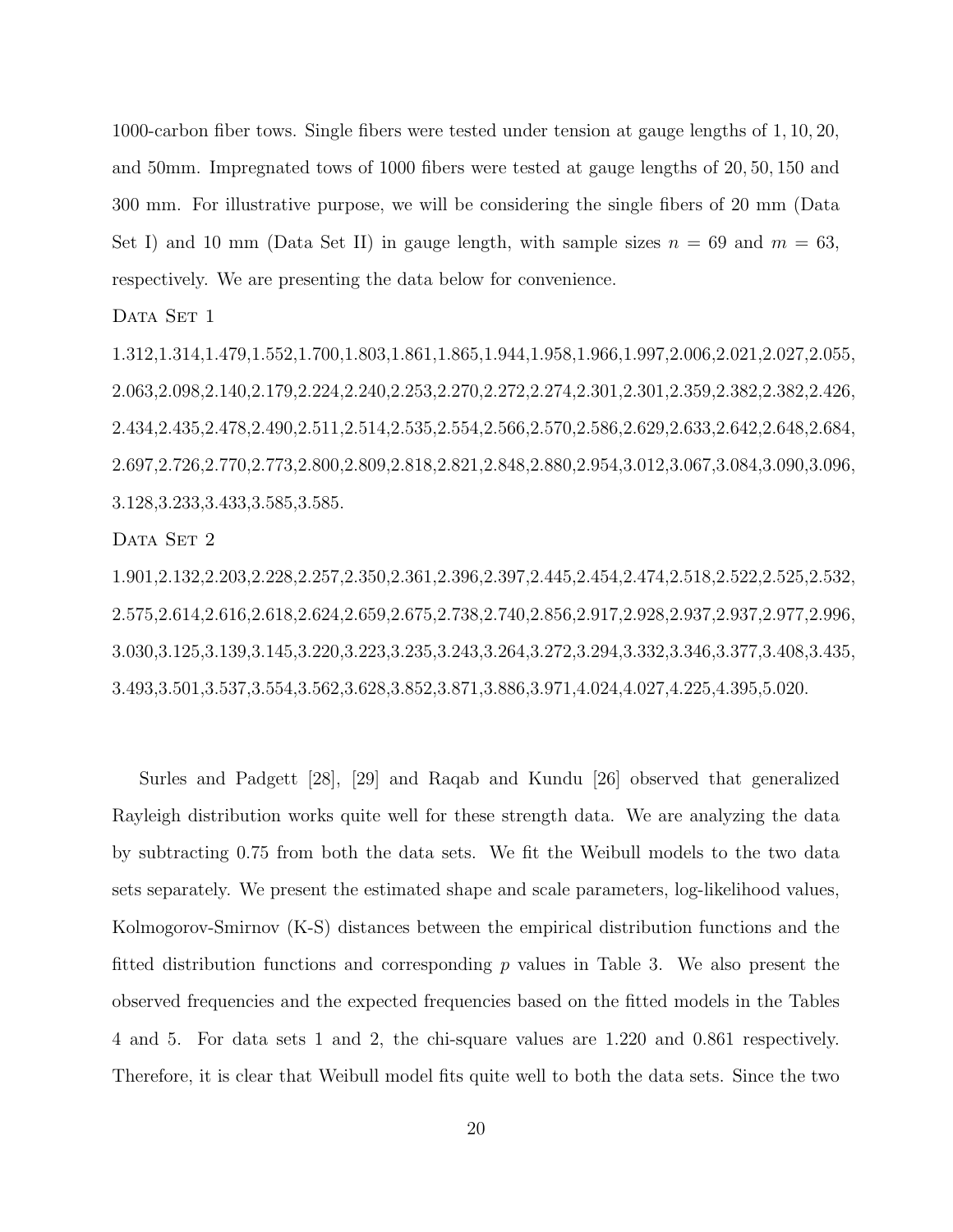Table 3: Shape parameter, scale parameter, log-likelihood, K-S and p values of the fitted Weibull models to Data sets 1 and 2.

| Data Set   Shape Parameter   Scale Parameter   Log-Likelihood   K-S |                    |                          |        | <i>p</i> value                |
|---------------------------------------------------------------------|--------------------|--------------------------|--------|-------------------------------|
| 3.8428<br>3.9090                                                    | 11.3142<br>38.5449 | $-48.8703$<br>$-60.1524$ | 0.0461 | 0.9985<br>$0.0800 \pm 0.8154$ |

Table 4: Observed frequencies and expected frequencies for modified data set 1 when fitting the Weibull model

| Intervals       | Observed Frequencies | Expected Frequencies |
|-----------------|----------------------|----------------------|
|                 |                      |                      |
| $0.00 - 1.78$   | 5                    | 6.06                 |
| $1.78 - 2.22$   | 15                   | 15.97                |
| $2.22 - 2.68$   | 27                   | 23.85                |
| $2.68 - 3.13$   | 18                   | 17.36                |
| $3.13 - \infty$ |                      | 5.76                 |

shape parameters are not very different, assuming the two shape parameters are equal we estimated the parameters and the results are reported in Table 6.

Based on the log-likelihood values it is clear we can not reject the null hypothesis that the two shape parameters are equal. Therefore, the assumption that the two shape parameters are equal is justified for these data sets. The K-S values and the corresponding  $p$  values indicate that the Weibull models with equal shape parameters fit reasonably well to the transformed data sets.

The MLE and AMLE of R become 0.7624, 0.7608 and the corresponding 95% confidence intervals become  $(0.6968,0.8279)$  and  $(0.6946,0.8270)$  respectively. We also obtain the  $95\%$ Boot-p and Boot-t confidence intervals as (0.6983, 0.8285) and (0.7001, 0.8415) respectively.

For Bayesian estimate of R, we use non-proper priors on  $\theta_1$  and  $\theta_2$ , *i.e.*,  $a_1 = a_2 = b_1 =$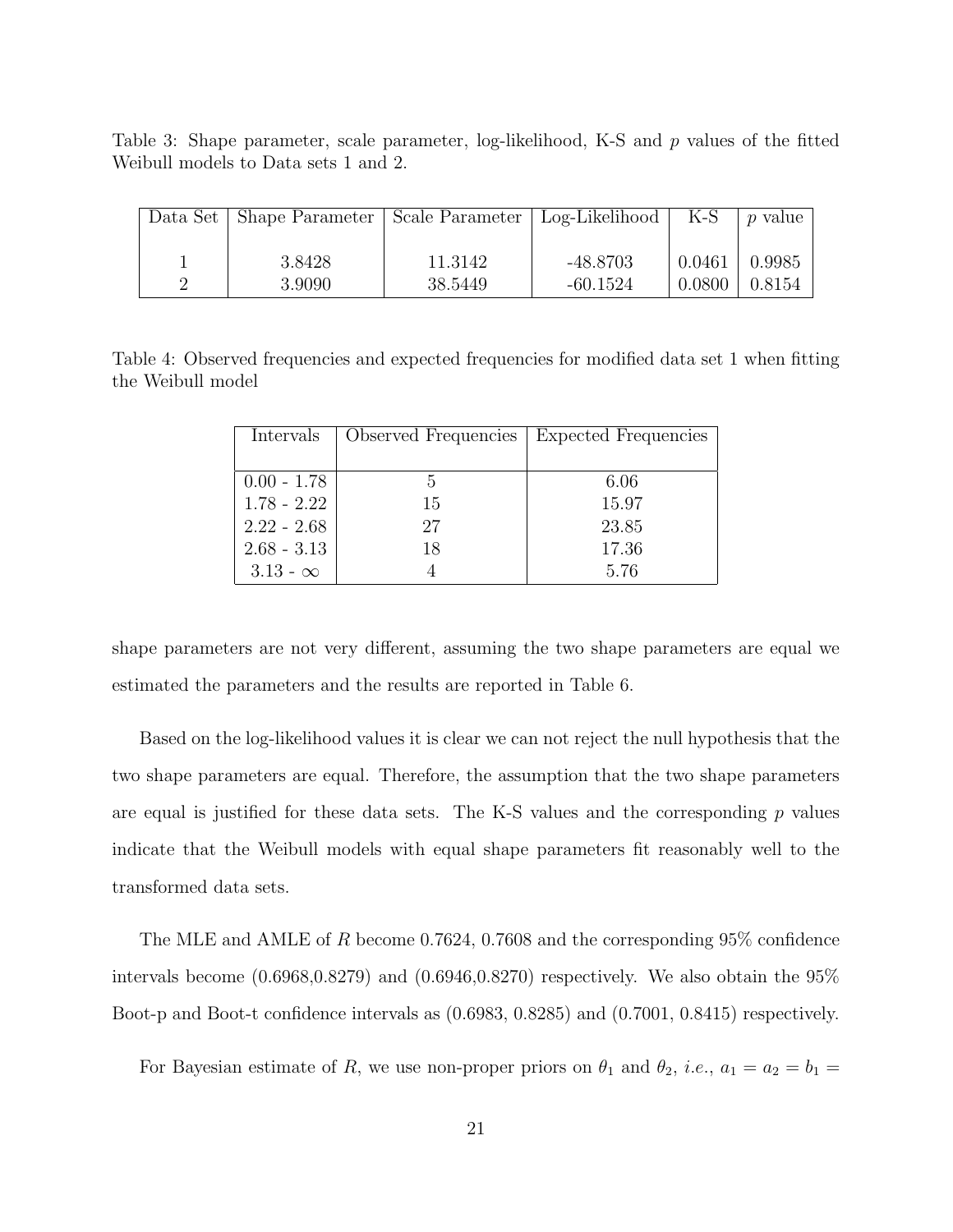$b_2 = 0$ . Moreover for  $\alpha$  we assume non-proper gamma priors, namely  $GA(0, 1)$ , see (2). Based on the above priors we obtain 0.7636 as the Bayes estimate of R, under the squared error loss function. We also compute 95% highest posterior density (HPD) credible interval of R, based on the idea of Chen and Shao [6] and it is (0.7014, 0.8244).

### 8 CONCLUSIONS

In this paper we consider estimation of  $R = P(Y < X)$  by different methods when X and Y are independent Weibull random variables with equal shape parameters. Note that our method can be easily extended for estimating  $P(X_1 \leq \ldots \leq X_k)$  where  $X_i$ 's are independent  $WE(\alpha, \theta_i)$  random variables, and also estimating  $P(Y < cX)$  when c is known. One important question we have not addressed in this paper, namely the estimation of  $R$  when the shape parameters are different. The problem becomes quite complicated because in that case R does have any explicit form. We might need some approximation to provide the estimate of  $R$  in that case. Work is in progress, it will be reported elsewhere.

| Intervals       | Observed Frequencies | <b>Expected Frequencies</b> |  |  |
|-----------------|----------------------|-----------------------------|--|--|
|                 |                      |                             |  |  |
| $0.00 - 2.53$   | 15                   | 13.99                       |  |  |
| $2.53 - 3.15$   | 21                   | 20.71                       |  |  |
| $3.15 - 3.77$   | 18                   | 19.32                       |  |  |
| $3.77 - 4.39$   |                      | 7.82                        |  |  |
| $4.39 - \infty$ |                      | 1.16                        |  |  |

Table 5: Observed frequencies and expected frequencies for modified data set 2 when fitting the Weibull model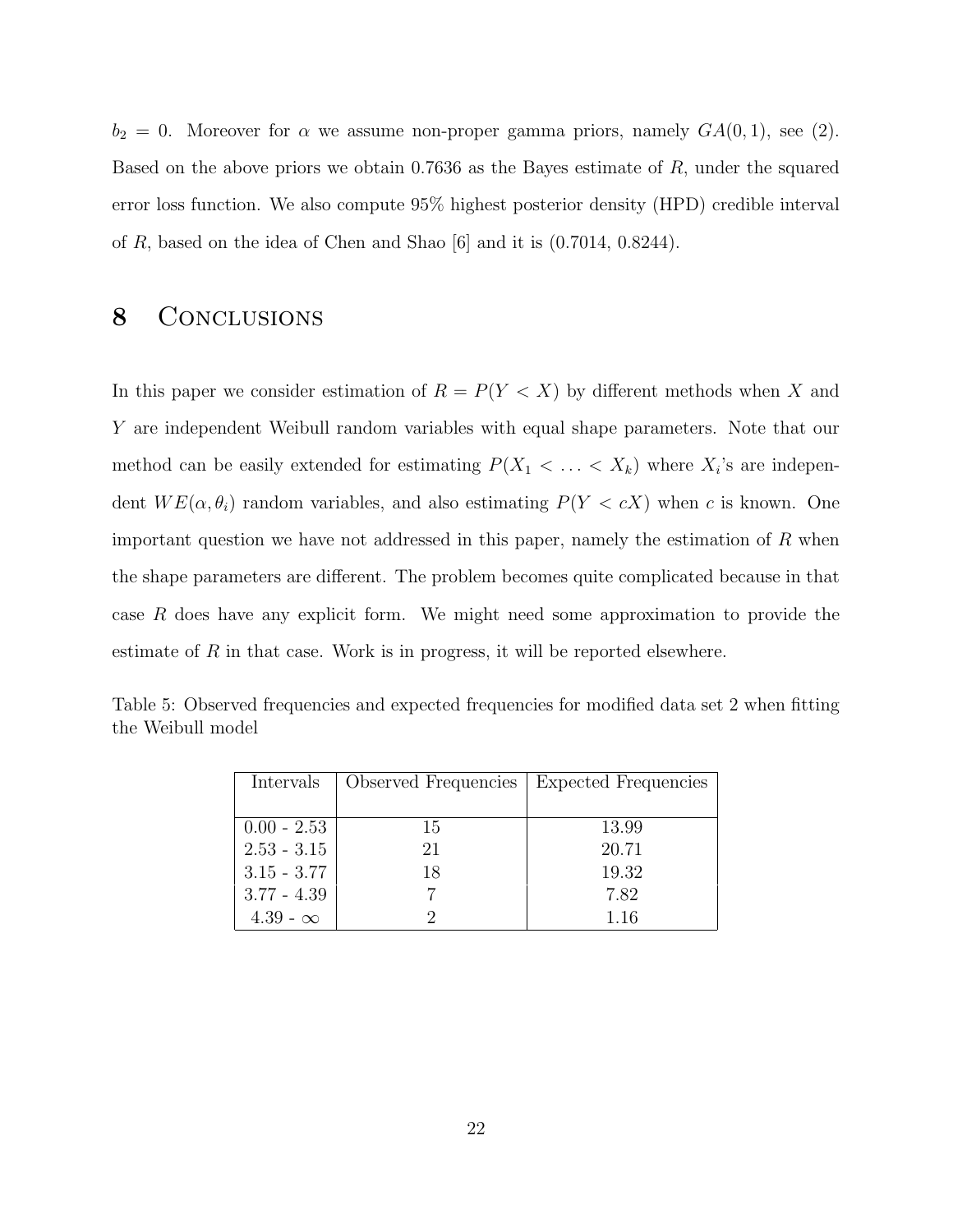Table 6: Shape parameter, scale parameter, log-likelihood, K-S and p values of the fitted Weibull models to Data sets 1 and 2 assuming that the two shape parameters are equal.

| Data Set   Shape Parameter   Scale Parameter   Log-Likelihood   K-S |                    |                        |                   | <i>p</i> value    |
|---------------------------------------------------------------------|--------------------|------------------------|-------------------|-------------------|
| 3.8770<br>3.8770                                                    | 11.6064<br>37.2333 | -48.8747<br>$-60.1566$ | $0.0464$   0.9984 | $0.0767 + 0.8528$ |

# Appendix

PROOF OF THEOREM 3: Note that  $(29)$  can be written as

$$
l(data, \alpha, \theta_1, \theta_2) \propto \alpha^{m+n} \theta_1^{-(1+a_1+n)} \theta_2^{-(1+a_2+m)} \prod_{i=1}^n x_i^{\alpha-1} \prod_{j=1}^m y_j^{\alpha-1}
$$

$$
\times e^{-\frac{1}{\theta_1}(b_1 + \sum_{i=1}^n x_i^{\alpha})} \times e^{-\frac{1}{\theta_2}(b_2 + \sum_{j=1}^m y_j^{\alpha})} \pi_2(\alpha). \tag{33}
$$

Therefore, the conditional distribution of  $\theta_1$  and  $\theta_2$  given  $\alpha$  and data is

$$
l(\theta_1, \theta_2 | \alpha, data) \propto \theta_1^{-(1+a_1+n)} \theta_2^{-(1+a_2+m)} \times e^{-\frac{1}{\theta_1} (b_1 + \sum_{i=1}^n x_i^{\alpha})} \times e^{-\frac{1}{\theta_2} (b_2 + \sum_{j=1}^m y_j^{\alpha})}.
$$
 (34)

Therefore, the result follows.

PROOF OF THEOREM 4: Note that from (33), the conditional density of  $\alpha$  given the data is

$$
l(\alpha|data) \propto \pi_2(\alpha)\alpha^{m+n} \prod_{i=1}^n x_i^{\alpha-1} \prod_{j=1}^m y_j^{\alpha-1} \times \frac{1}{(b_1 + \sum_{i=1}^n x_i^{\alpha})^{a_1+n}} \times \frac{1}{(b_2 + \sum_{j=1}^m y_j^{\alpha})^{a_2+m}}. (35)
$$

Therefore,

$$
\ln(l(\alpha|data)) = k + \ln \pi_2(\alpha) + (m+n)\ln \alpha + (\alpha - 1) \left(\sum_{i=1}^n \ln x_i + \sum_{j=1}^m \ln y_j\right) - (a_1 + n)\ln \left(\sum_{i=1}^n x_i^{\alpha} + b_1\right) - (a_2 + m)\ln \left(\sum_{j=1}^m y_j^{\alpha} + b_2\right).
$$
 (36)

Now to prove that (36) is log-concave, observe the following inequality. Suppose

$$
g(\alpha) = \sum_{i=1}^{n} x_i^{\alpha} + b_1,
$$
 therefore,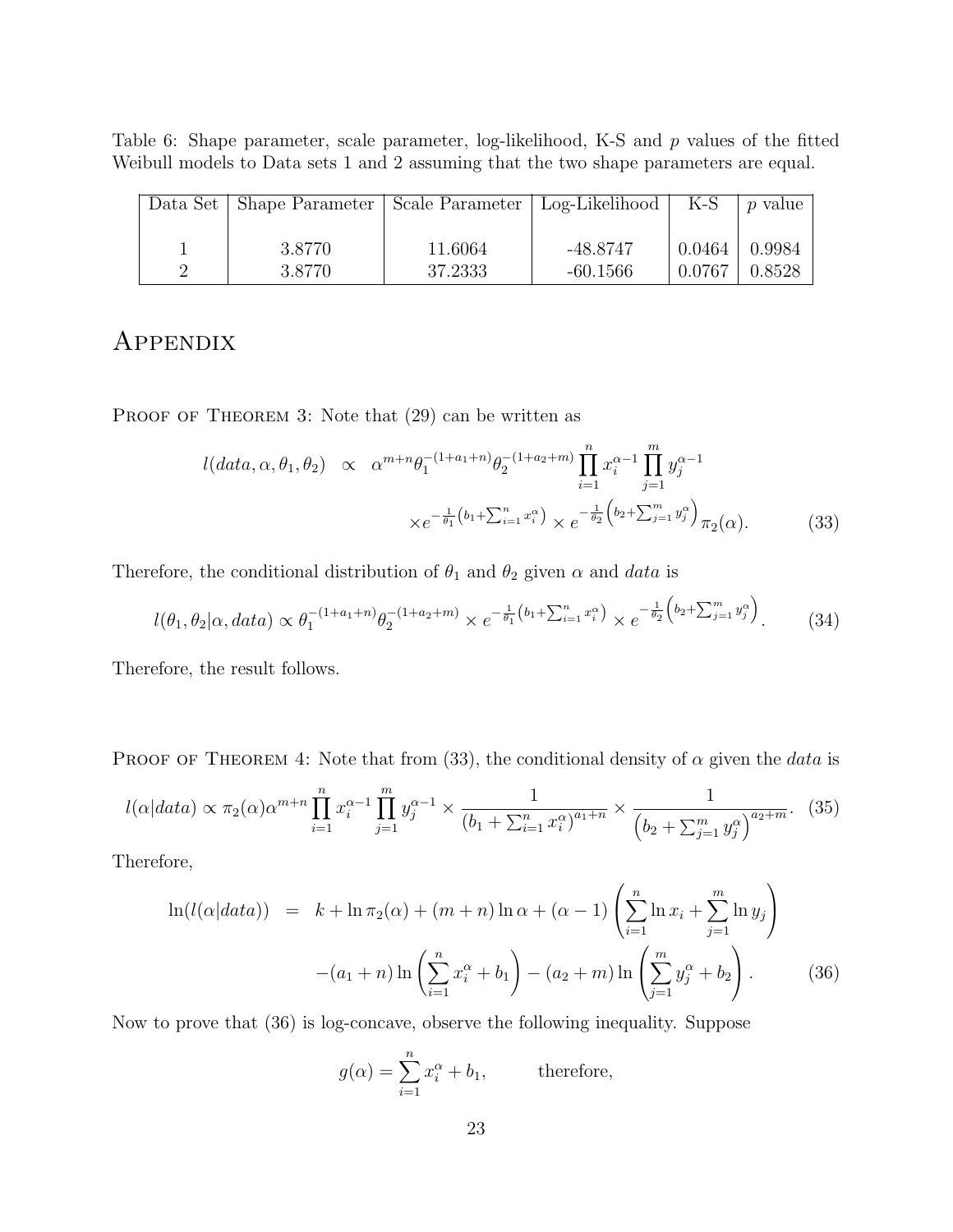$$
g'(\alpha) = \sum_{i=1}^{n} x_i^{\alpha} \ln x_i
$$
 and  $g''(\alpha) = \sum_{i=1}^{n} x_i^{\alpha} (\ln x_i)^2$ .

Since

$$
\left(\sum_{i=1}^{n} x_i^{\alpha} (\ln x_i)^2\right) \times \left(\sum_{i=1}^{n} x_i^{\alpha}\right) - \left(\sum_{i=1}^{n} x_i^{\alpha} \ln x_i\right)^2 = \sum_{1 \le i < j \le n} x_i^{\alpha} x_j^{\alpha} (\ln x_i - \ln x_j)^2 \ge 0,
$$
  
fore for  $h_i > 0$ 

therefore for  $b_1 \geq 0$ ,

$$
g''(\alpha)g(\alpha) \ge (g'(\alpha))^2. \tag{37}
$$

From (37) it follows that if  $\pi_2(\alpha)$  is log-concave, then for  $a_1, b_1, a_2, b_2 \geq 0$ , the second derivative of the right hand side of (36) with respect to  $\alpha$  is negative. Therefore,  $l(\alpha|data)$ is log-concave.

### References

- [1] Arnold, B. and Balakrishnan, N. (1989) Relations, Bounds and Approximations for Order Statistics, Lecture Notes in Statistics, No. 53, Springer Verlag.
- [2] Ahmad, K.E., Fakhry, M.E. and Jaheen, Z.F. (1997), "Empirical Bayes estimation of  $P(Y < X)$  and characterizations of the Burr-type X model", Journal of Statistical Planning and Inference, vol. 64, 297 - 308.
- [3] Awad, A. M., Azzam, M.M. and Hamadan, M.A. (1981), "Some inference results in  $P(Y < X)$  in the bivariate exponential model", *Communications in Statistics* -Theory and Methods, vol. 10, 2515 - 2524.
- [4] Badar, M.G. and Priest, A.M. (1982), "Statistical aspects of fiber and bundle strength in hybrid composites", Progress in Science and Engineering Composites, Hayashi, T., Kawata, K. and Umekawa, S. (eds.), ICCM-IV, Tokyo, 1129-1136.
- [5] Berger, J.O. and Sun, D. (1993), "Bayesian analysis for the Poly-Weibull distribution", Journal of the American Statistical Association, vol. 88, 1412-1418.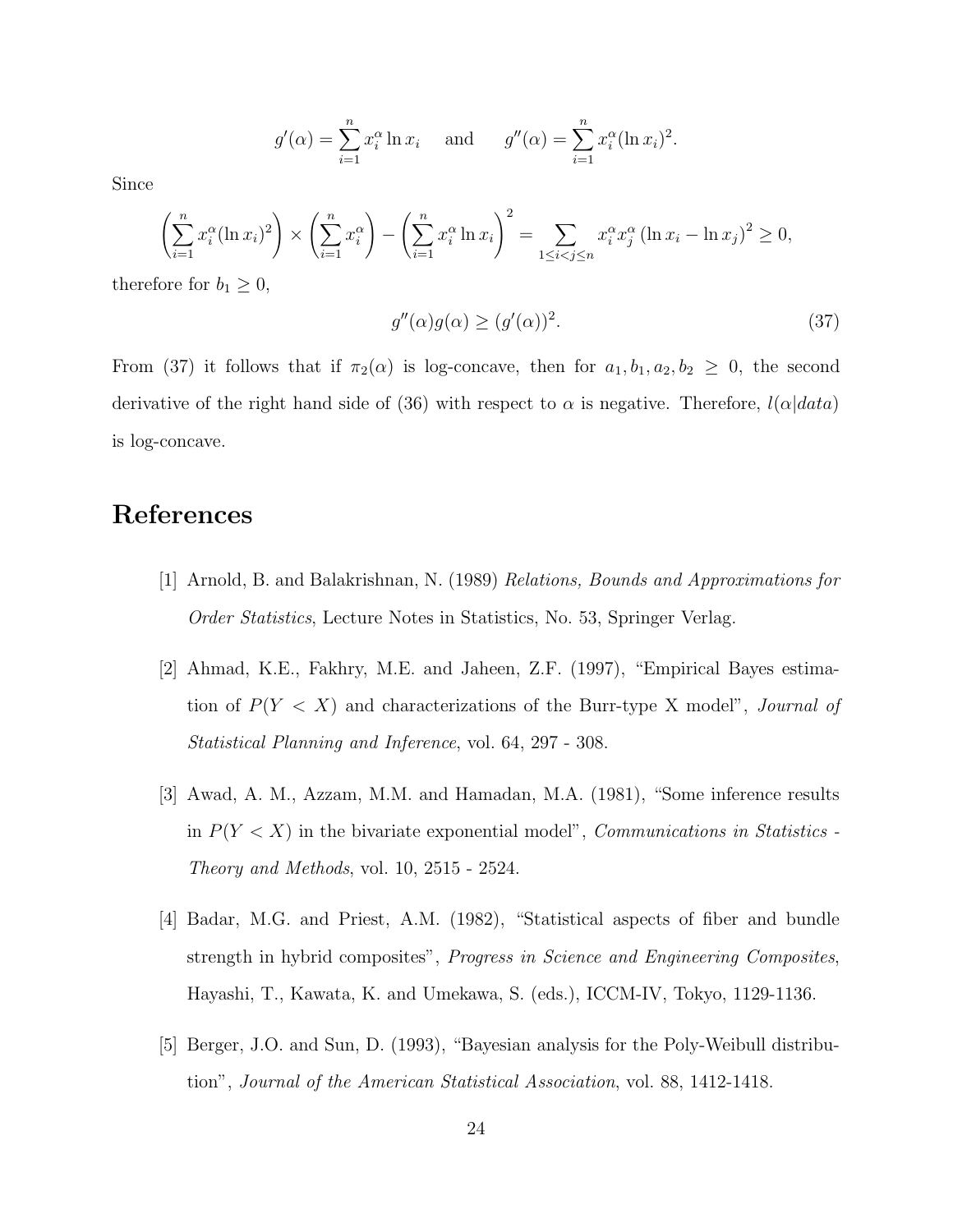- [6] Chen, M.H. and Shao, Q.M. (1999), "Monte Carlo estimation of Bayesian Credible and HPD intervals", Journal of Computational and Graphical Statistics, vol. 8, 69 - 92.
- [7] Church, J.D. and Harris, B. (1970), "The estimation of reliability from stress strength relationships", Technometrics,vol. 12, 49 - 54.
- [8] Congdon, P. (2001), Bayesian Statistical Modeling, John Wiley, New York.
- [9] Constantine, K. and Karson, M. (1986), "The estimation of  $P(Y < X)$  in gamma case", Communications in Statistics - Computations and Simulations, vol. 15, 365 - 388.
- [10] David, H.A. (1981), Order Statistics, John Wiley and Sons, New York.
- [11] Devroye, L. (1984), "A simple algorithm for generating random variates with a log-concave density", Computing, vol. 33, 247-257.
- [12] Downtown, F. (1973), "The estimation of  $P(X > Y)$  in the normal case", Technometrics, vol. 15, 551 - 558.
- [13] Durham, S.D. and Padgett, W.J. (1997), "Cumulative damage models for system strength with applications to carbon fibers and composites", Technometrics, vol. 39, 34-44.
- [14] Efron, B. (1982), The Jackknife, the Bootstrap and other Resampling Plans, CBMS-NSF Regional Conference Series in Applied Mathematics, vol. 38, SIAM, Philadelphia, PA.
- [15] Ferguson, T.S. (1976), Mathematical Statistics; A Decision Theoretic Approach, Academic Press, New York.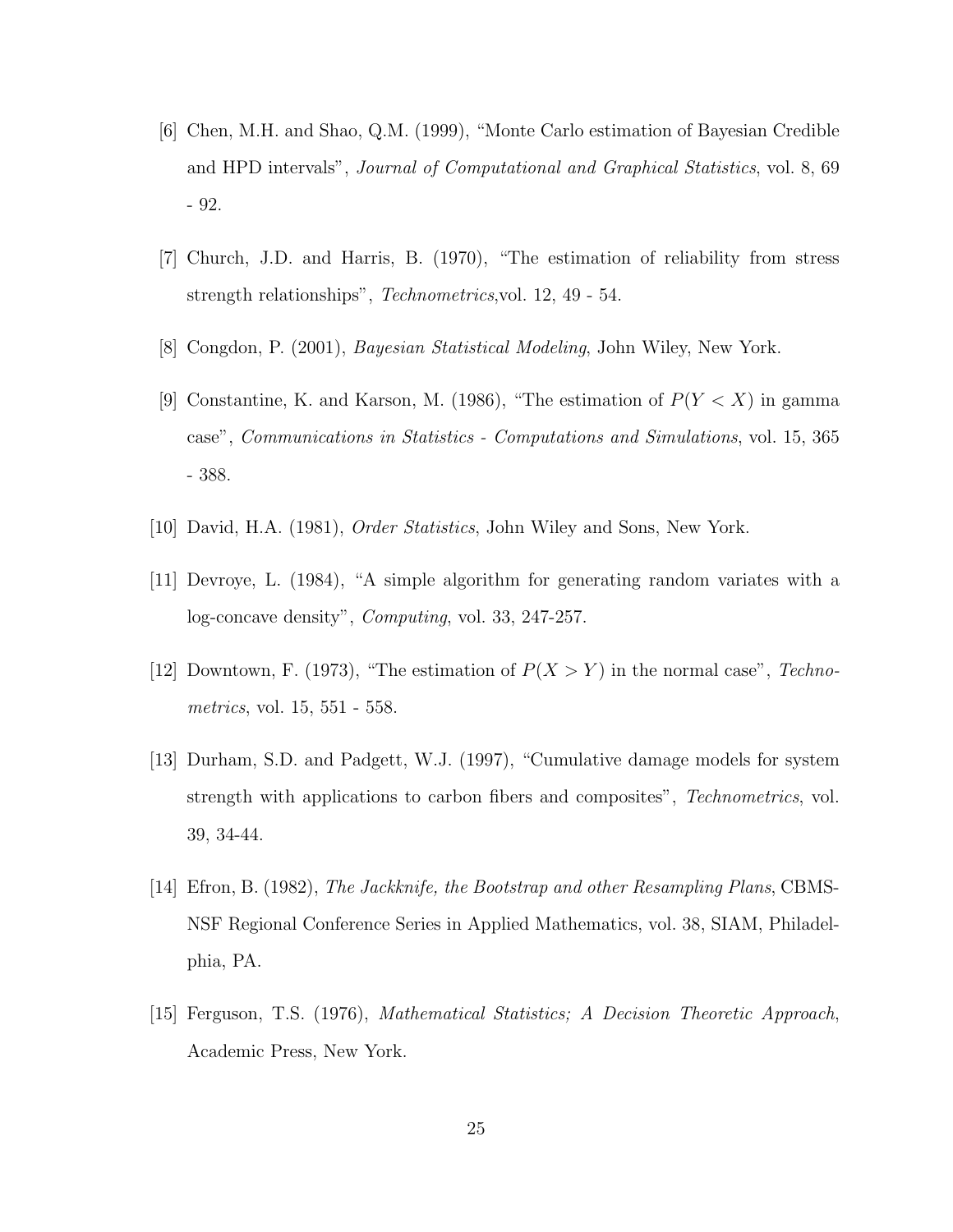- [16] Geman, S. and Geman, A. (1984), "Stochastic relaxation, Gibbs distributions and the Bayesian restoration of images", IEEE Transactions on Pattern Analysis and Machine Intelligence, vol. 6, 721-740.
- [17] Govidarajulu, Z. (1967), "Two sided confidence limits for  $P(X > Y)$  based on normal samples of  $X$  and  $Y$ ", Sankhya B, vol. 29, 35 - 40.
- [18] Gupta, R.D. and Gupta, R.C. (1990), "Estimation of  $P(a'x > b'y)$  in the multivarite normal case", Statistics, vol. 1, 91 - 97.
- [19] Hall, P. (1988), "Theoretical comparison of bootstrap confidence intervals", Annals of Statistics, vol. 16, 927-953.
- [20] Kelley, G.D., Kelley, J.A. and Schucany, W.R. (1976), "Efficient estimation of  $P(Y < X)$  in the exponential case", *Technometrics*, 359 - 360.
- [21] Kotz, S., Lumelskii, Y. and Pensky, M., (2003), The Stress-Strength Model and its Generalizations, World Scientific Press, Singapore.
- [22] Kundu, D. and Gupta, R.D. (2005), "Estimation of  $P(Y < X)$  for the generalized exponential distribution", Metrika, (to appear).
- [23] McCool, J.I. (1991). Inference on  $P(Y < X)$  in the Weibull case. *Communications* in Statistics - Simulation and Computations, 20, 129 - 148.
- [24] Owen, D.B., Craswell, K.J. and Hanson, D.L. (1977), "Non-parametric upper confidence bounds for  $P(Y < X)$  and confidence limits for  $P(Y < X)$  when X and Y are normal", Journal of the American Statistical Association, vol. 59, 906 - 924.
- [25] Press, W.H., Teukolsky, S.A., Vellerling, W.T., Flannery, B.P. (1992), Numerical recipes in FORTRAN, the art of scientific computing, 2nd. Edition, Cambridge University Press, Cambridge.